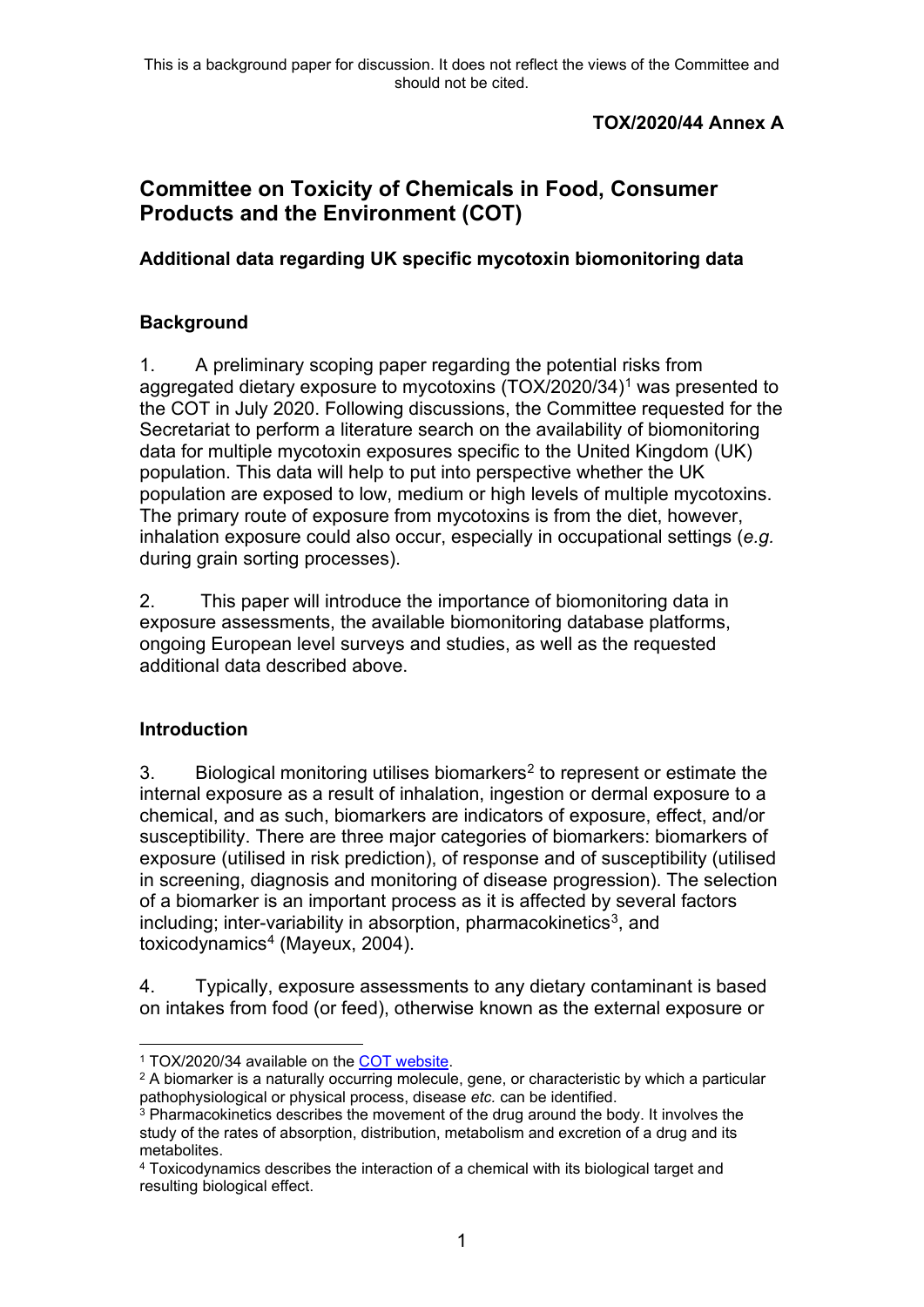oral dose. However, the bioaccessibility<sup>[5](#page-1-0)</sup> and bioavailability<sup>[6](#page-1-1)</sup> of the contaminant determines the internal exposure. The general advantages and disadvantages of biomarkers are shown in *Table 1*. Perhaps the most important to note is that a biomarker estimates the actual internal dose of the exposure.

Table 1– lists the advantages and disadvantages of biomarkers (reproduced from Mayeux, R. (2004)).

| <b>Advantages</b>                     | <b>Disadvantages</b>                     |
|---------------------------------------|------------------------------------------|
| Objective assessment                  | Timing is critical for sample collection |
| Precision of measurement              | Expensive (cost for analyses)            |
| Reliable; validity can be established | Storage (longevity of samples)           |
| Less biased than questionnaires       | Laboratory errors                        |
| Disease mechanisms often studied      | Normal range difficult to establish      |
|                                       | (variability)                            |
| Homogeneity of risk or disease        | <b>Ethical responsibility</b>            |

5. Mycotoxins can be classified as short-lived chemicals that can only be effectively measured if the individual is undergoing continuous or continual exposures or if the timing of exposure(s) is known. Mycotoxin biomarkers have been defined as the compounds themselves (*e.g.* parent compounds and/or a metabolite) or as a result of interaction with target molecules (*e.g.*  DNA or protein adducts) (Marín *et al*., 2018).

6. The most common biological samples used for quantifying exposure or effect are; urine, serum, blood and milk. However, for some toxins, other biological matrixes such as faeces or hair may be more appropriate. Urinary excretion mainly represents recent mycotoxin intake, whereas measurements in plasma/serum are more likely to represent long-term exposure.

7. The main analytical methods employed to perform biomarker analyses are based on either chromatography (*e.g.* liquid chromatography; LC) or immunochemistry (*e.g.* enzyme-linked immunosorbent assay; ELISA).

8. Arce-López *et al*., (2020) recently completed a review on human biomonitoring (HBM) of mycotoxins in blood, plasma and serum from 2015- 2020 (n=164/2,388 references). This review confirmed two approaches to evaluating human exposure to mycotoxins. Firstly, the analyses of occurrence of toxins in food commodities and then combining this data with information on food consumption (external exposure) and the second involving biomonitoring a biomarker in a biological sample (internal exposure).

<span id="page-1-0"></span><sup>5</sup> Bioaccessibility describes events that take place during food digestion for transformation into potentially bio-accessible material, the absorption/assimilation through epithelial tissue and pre-systemic metabolism.

<span id="page-1-1"></span><sup>6</sup> Bioavailability describes the fraction of bio-accessible material which is likely to reach the systemic circulation.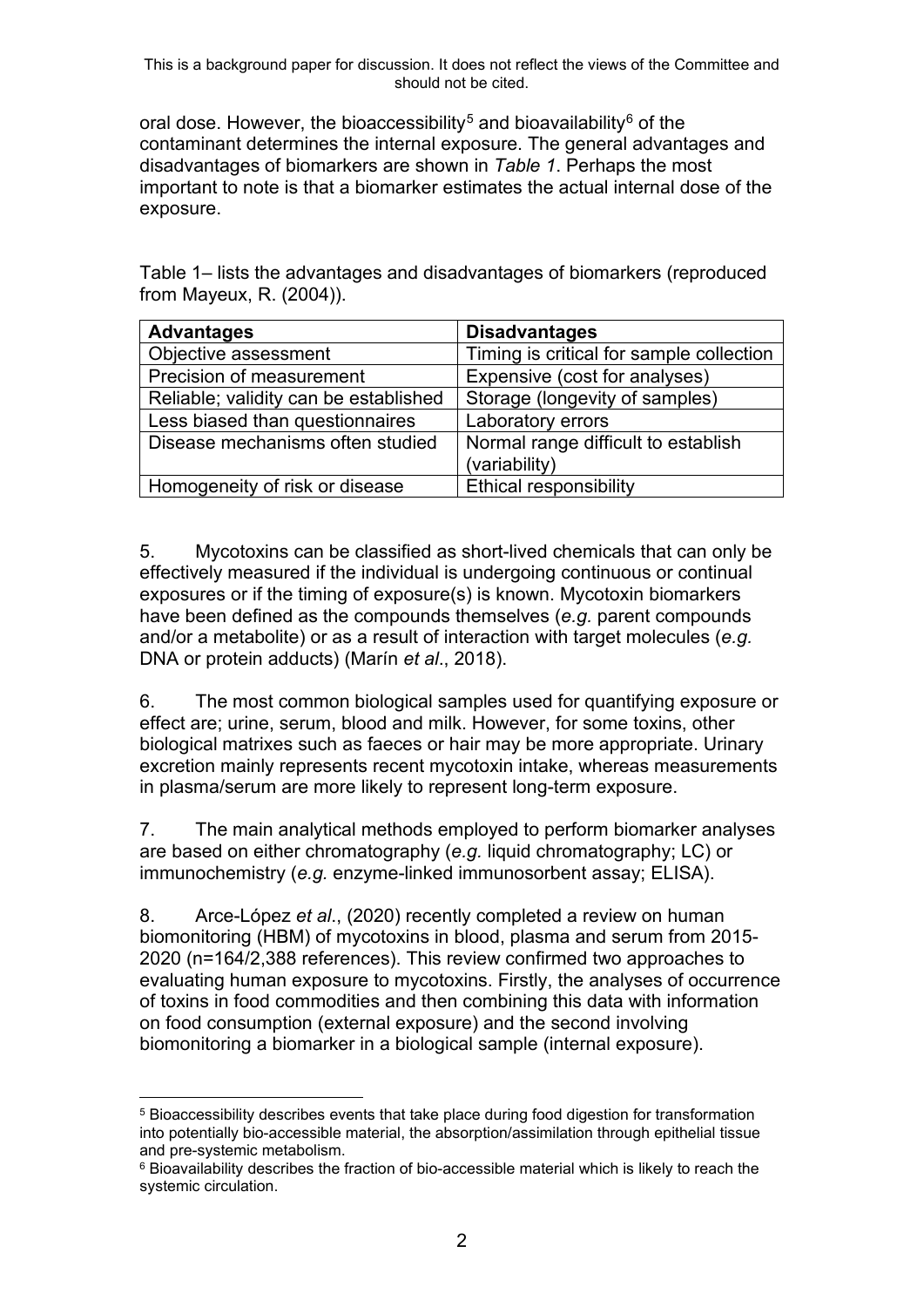9. The authors noted that the current analytical trend was to simultaneously detect multiple mycotoxins in a single run with a view to save time and financial resources. The forefront of analytical methods includes LC coupled with tandem mass spectroscopy (LC-MS/MS) and high-resolution mass spectrometry (HRMS) which have proven to be useful for multimycotoxin biomonitoring (90% of all articles reviewed). The mass analysers that were frequently used were triple quadrupole and quadrupole-ion trap, at 50% and 30%, respectively (of reviewed studies). Whilst single mycotoxin monitoring employs ionisation sources from electrospray ionization and atmospheric pressure chemical ionization.

10. They further noted that it must be kept in mind that biological samples are complex and may interfere in analyte retention, reduce purification, recovery and method sensitivity and producing matrix effects when MS detectors are utilised.

11. In this review, it was observed that the aflatoxin  $B_1$ -lysine and OTA in plasma and serum levels were the most widely studied biomarkers of mycotoxin exposure within the last 5 years. Other sub-types of  $AFs$  ( $B_1$ ,  $B_2$ ,  $G_1$ ,  $G_2$  and  $M_1$ ), as well as CIT and ZEA have also been analysed but to a lesser extent. During this review, the authors could not find any studies relating to T-2 and HT-2 toxin biomarkers.

12. The authors concluded that HBM of mycotoxin biomarkers is considered a good approach to obtain data that could assist in determining human exposure, assess risks and identify relationships between diseases and mycotoxins. Limitations were also identified such as, the lack of harmonised approaches for the development of validated analytical methods, and the overlooked presence of modified mycotoxins. It was recommended that the methods should have affordable standards, reference materials and setting of guidelines for the validation of analytical methods.

# <span id="page-2-1"></span>**Search strategy**

13. The following search strategies were combined to identify literature relevant to the study of multi-mycotoxin biomarker analyses within the UK population. PubMed, Science Direct, Google Scholar, Scopus and Zenodo databases were searched using single words or combinations of terms as described in [Annex A1.](#page-27-0)

14. The Information Platform for Chemical Monitoring (IPCheM) platform, available from the European Commission's Science Hub[7](#page-2-0) was also mined for any relevant UK biomonitoring data.

European human biomonitoring initiatives

<span id="page-2-0"></span><sup>&</sup>lt;sup>7</sup> The IPCheM platform is available in the [European Commission website.](https://ipchem.jrc.ec.europa.eu/RDSIdiscovery/ipchem/index.html)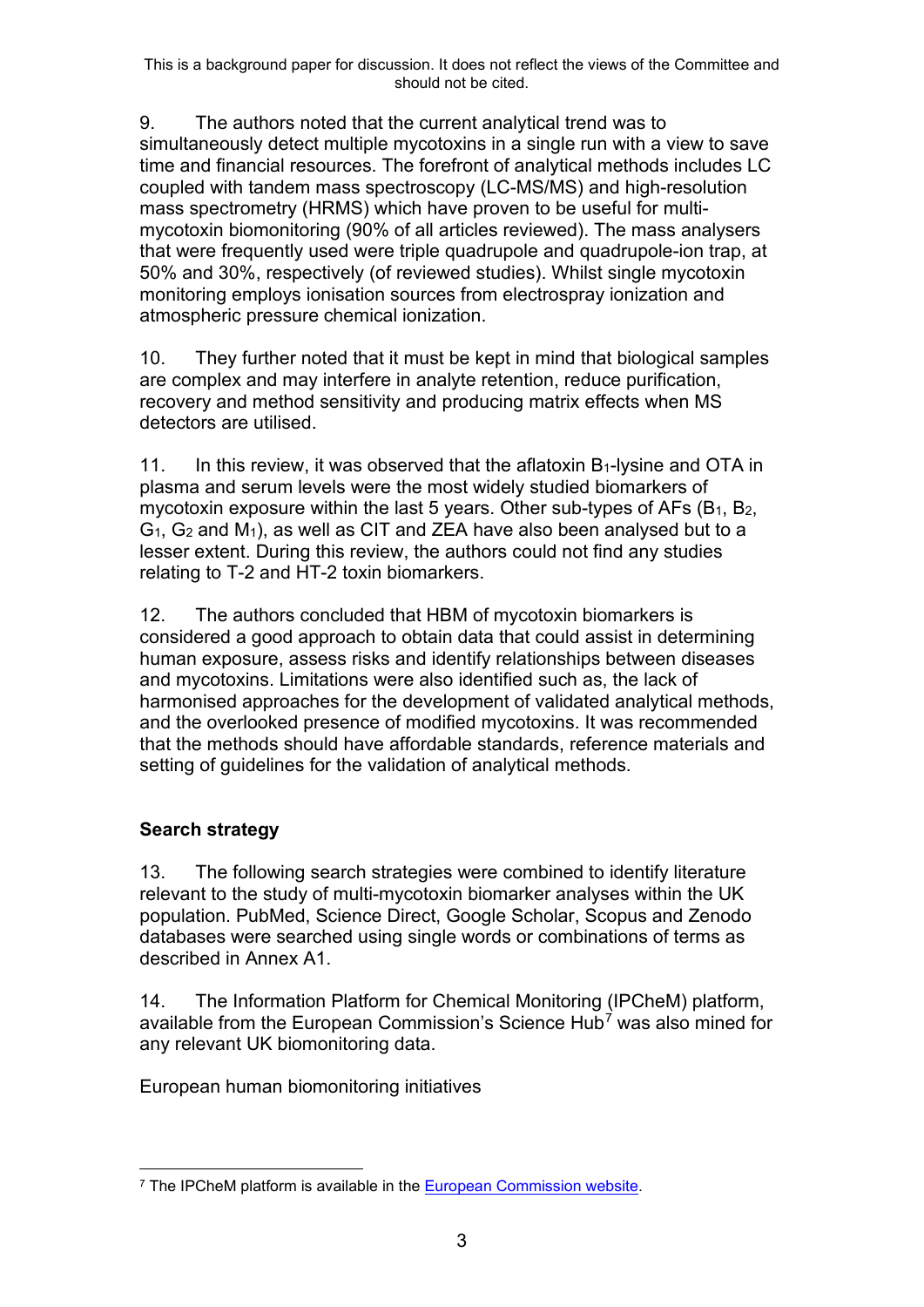#### *Consortium to Perform Human Biomonitoring on a European Scale (COPHES)*

15. The earliest initiative was built up by the COPHES in 2009, which was funded by the European Union's Seventh Framework Programme. It involved European scientists and stakeholders from 35 institutions in 27 countries. COPHES developed harmonised protocols allowing the collection of comparable HBM data throughout Europe. Its twin project, the feasibility study DEMOCOPHES, was launched in 2010. The study measured biomarkers for mercury, cadmium, phthalates, bisphenol A, as well as environmental tobacco smoke in human hair and urine from ~120 mother-child pairs in the 17 participating countries (UK included), in total of ~4,000 samples.

16. The final deliverables from this 3-year effort were substantiated through a final report<sup>[8](#page-3-0)</sup> and a shortened version of the technical report<sup>9</sup>. In brief, it was reported that a coordinated and harmonised approach to HBM in Europe is possible, and the collected results were comparable across Europe. In addition, the results showed variation between countries, indicating that there are differences in exposures across Europe. The understanding of influencing factors will aid to evidence-based policy decisions. Several stakeholder workshops were further organised and the basis of an HBM framework in Europe was proposed to include three core pillars:

- An European Union (EU) HBM suggestion and coordination platform for guidance and decision making;
- A selection procedure for the identification and prioritisation of substance and method development linked to existing EU law and upcoming threats and;
- An HBM implementation and enforcement network embedded in Member States.

# *Human Early-Life Exposome (HELIX)*

17. HELIX was set-up in 2013 and ended in 2017<sup>10</sup>. The project aimed to implement tools and methods (biomarkers, omics-based approaches, remote sensing and GIS-based spatial methods, personal exposure devices, statistical tools for combined exposures, and burden of disease methodologies), to characterise early-life exposure to a wide range of chemical and physical environmental factors and associate these with data on major child health outcomes (including growth and obesity, neurodevelopment, respiratory health), and thus developing an "early-life exposome" approach.

18. In terms of the UK cohort, these were recorded by Wright *et al*., (2013) involving ~11,400 mother-child pairings that were enrolled in 2007-2010, the project was called Born in Bradford (BiB), UK. The BiB is a longitudinal multi-

<span id="page-3-0"></span><sup>8</sup> The COPHES final report is available at the [EU HBM website.](http://www.eu-hbm.info/euresult/media-corner/press-kit)

<span id="page-3-1"></span><sup>&</sup>lt;sup>9</sup> The COPHES brief technical report is available at the [EU HBM website.](http://www.eu-hbm.info/euresult/democophes-short-technical-report)

<span id="page-3-2"></span><sup>&</sup>lt;sup>10</sup> Further information on the HELIX project is available on the [CORDIS EUROPA website.](https://cordis.europa.eu/project/id/308333)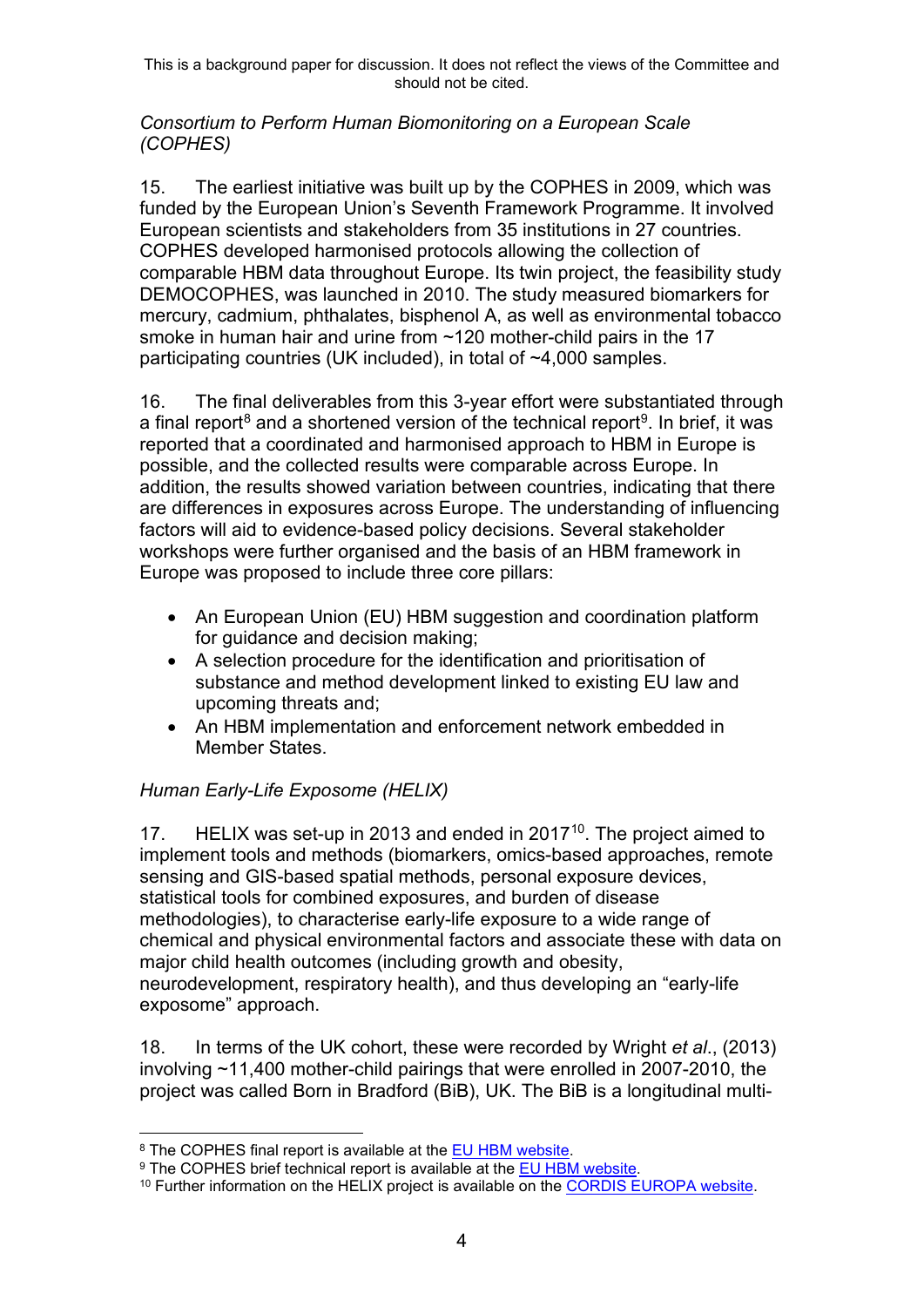ethnic birth cohort study that aimed to examine the impact of environmental, psychological and genetic factors on maternal and child health and wellbeing<sup> $11$ </sup>.

19. Based on the reported findings, the biomonitoring of mycotoxins for this cohort was not included in the scope (Yang & Chew, 2019), however, the study provides great insights on various factors that influence the early life of children.

#### *European Union Human Biomonitoring (HBM4EU)*

20. A more recent initiative; HBM4EU was set-up in 2017 to coordinate and advance HBM in Europe<sup>[12](#page-4-1)</sup>. It is a joint effort of 28 countries, the European Environment Agency and the European Commission, co-funded under Horizon 2020<sup>13</sup>. The project lasts for 5 years (running to the end of 2021), the key objectives are:

- Harmonising procedures for HBM across the 28 participating countries, to provide policy makers with comparable data on human internal exposure to chemicals and mixtures of chemicals at EU level;
- Linking data on internal exposure to chemicals to aggregate external exposure and identifying exposure pathways and upstream sources;
- Generating scientific evidence on the causal links between human exposure to chemicals and health outcomes;
- Providing the most relevant tools to detect emerging chemicals and to identify the chemical mixtures of highest concern;
- Adapting chemical risk assessment methodologies to use human biomonitoring data and account for the contribution of multiple external exposure pathways to the total chemical body burden and;
- Feeding information on exposure pathways into the design of targeted policy measures to reduce exposure.

21. The above objectives were organised into work packages under three pillars: Science to Policy, European HBM Platform and Exposure and Health. The strategy for the prioritisation of substances under HBM4EU was developed in 2017<sup>[14](#page-4-3)</sup> and a short-list of nominated substances and substance groups was published. The current HBM4EU priority substance groups include phthalates and Hexamoll ® DINCH, bisphenols, per-/polyfluorinated compounds, flame retardants, cadmium and chromium VI, poly-aromatic hydrocarbons, aniline family, chemical mixtures and emerging substances.

<sup>12</sup> A pdf file for a brief informative quide for HBM4EU is available on the [HBM4U website.](https://www.hbm4eu.eu/wp-content/uploads/2017/03/HBM4EU-in-brief.pdf)

<span id="page-4-2"></span><span id="page-4-1"></span><sup>13</sup> Horizon 2020 is the biggest EU Research and Innovation programme. Further information available on the [European Commission website.](https://ec.europa.eu/programmes/horizon2020/what-horizon-2020)

<span id="page-4-0"></span><sup>&</sup>lt;sup>11</sup> Further information on the findings of the BiB study is available on the [BiB NHS website.](https://borninbradford.nhs.uk/our-findings/)

<span id="page-4-3"></span><sup>&</sup>lt;sup>14</sup> Further information of this process can be found in the [HBM4EU website.](https://www.hbm4eu.eu/wp-content/uploads/2017/03/HBM4EU_D4.3_Prioritisation_strategy_criteria-1.pdf)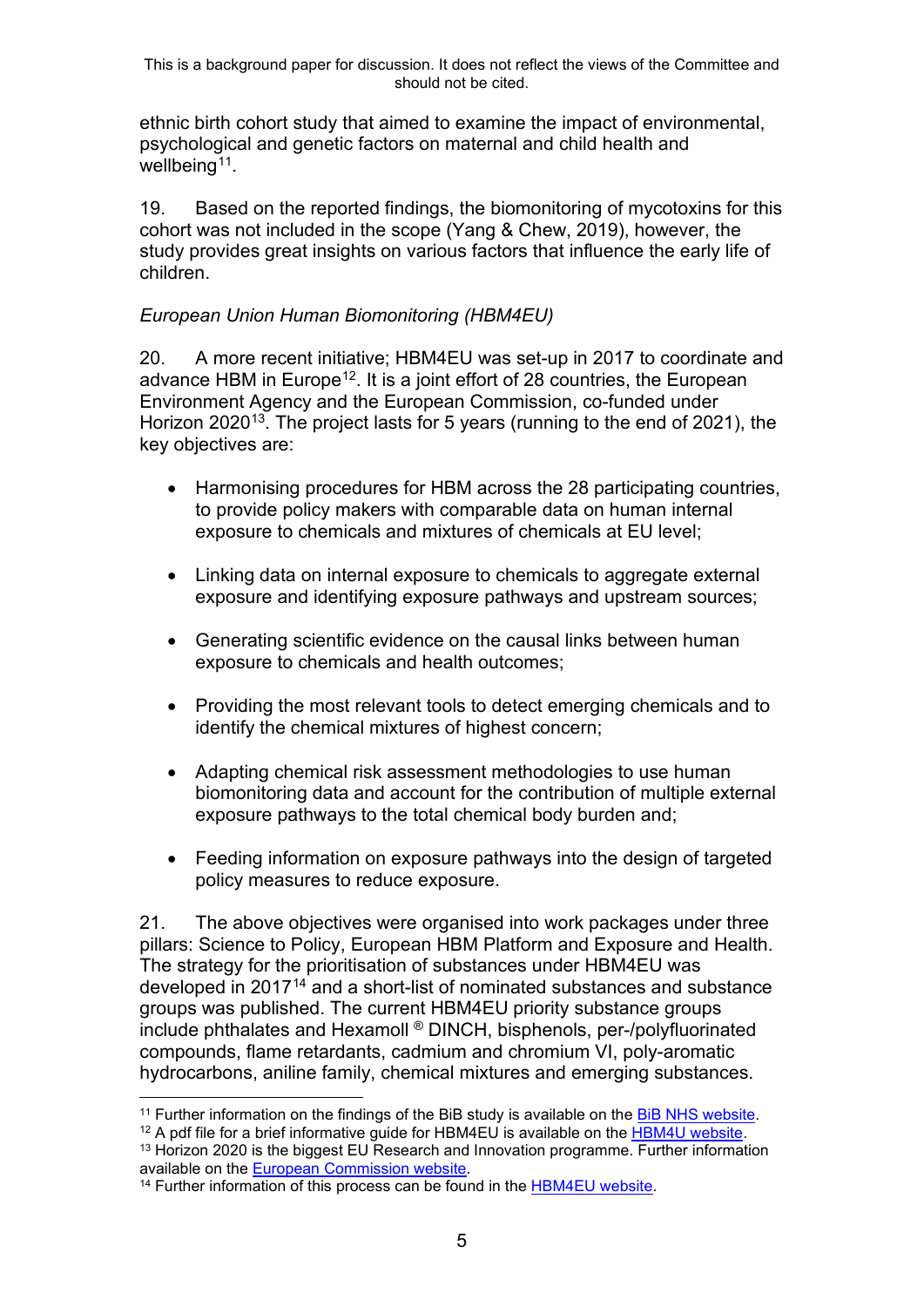22. The second list of HBM4EU priority substances includes: acrylamide, aprotic solvents, arsenic, diisocyanates, lead, mercury, mycotoxins, pesticides[15](#page-5-0) and UV filters (benzophenones) (Ougier *et al*., 2018). The rationale and progress of mycotoxin biomonitoring within the HBM4EU initiative is briefly summarised in the following paragraphs.

23. The main rationale for the inclusion of mycotoxins involve concerns over effects of long term, intermittent exposure to low quantities of carcinogens as some mycotoxins are known hepatotoxicants. The cumulative exposure to various mycotoxins should also further be investigated, in response to changes of temperature (as a result of climate change), which is predicted to increase the *Fusarium* spp.

24. AFB1 (CAS No. 1162-65-8), DON (CAS No. 51481-10-8), and FB1 (CAS No. 116355-83-0) ranked  $4<sup>th</sup>$ , 5<sup>th</sup> and 21<sup>st</sup> on the prioritisation list. It was noted that HBM data for AFB1 are available, however, they were not sufficient in providing a clear picture of the exposure pattern across Europe. As for DON and FB<sub>1</sub>, scarcely any HBM data exists.

25. The initial project proposal agreed by the HBM4EU Management Board and EU Policy Board for mycotoxins were collecting and sharing HBM data across the HBM4EU member state countries *via* the IPCheM platform, in order to draw up the exposure profile of the general population and to further include DON and possibly fumonisins in a general population HBM survey to assess the dietary exposure to these mycotoxins.

26. Schoeters *et al*., (2019) produced a deliverable report on scoping documents for the second-round priority substances. The responsible authors for mycotoxins (Chapter 11)[16](#page-5-1) are Paula Alvito, Susana Viegas and Maria João Silva which were involved in the Portuguese project entitled 'MYCOMIX; Exploring the toxic effects of mixtures of mycotoxins in infant food and potential health impact', as introduced and summarised in TOX/2020/3[417](#page-5-2).

27. Within this report, it was highlighted that HBM efforts would focus on DON and FB<sub>1</sub>. The in-depth rationale for DON was due to the lack of clarity for the following three hazards:

- Hepatotoxicity Peng *et al*., (2016) (abstract only) performed a review on the reported hepatotoxic effects of DON in humans and animals, and concluded that a full and systematic discussion of the hepatotoxicity of DON is still lacking;
- Reproductive toxicity DON is suspected to be toxic for reproduction and has the ability to cross the human placental barrier (Nielsen *et al*.,

<span id="page-5-0"></span> $15$  The pesticide group is expected to include: chlorpyrifos, dimethoate, pyrethroids, glyphosate and POE-tallowamine and fipronil.

<span id="page-5-1"></span> $^{16}$  Chapter 11 is described from page 122 on the HBM4EU deliverable report available on the [HBM4EU website.](https://www.hbm4eu.eu/wp-content/uploads/2017/03/HBM4EU_D4.6_Scoping_Documents_2nd_priority_substances_v2.0.pdf)

<span id="page-5-2"></span> $17$  The MYCOMIX project are described from paragraphs 65-78 in TOX/2020/34 available on the [COT website.](https://cot.food.gov.uk/sites/default/files/tox202034aggregateexposureofmycotoxins.pdf)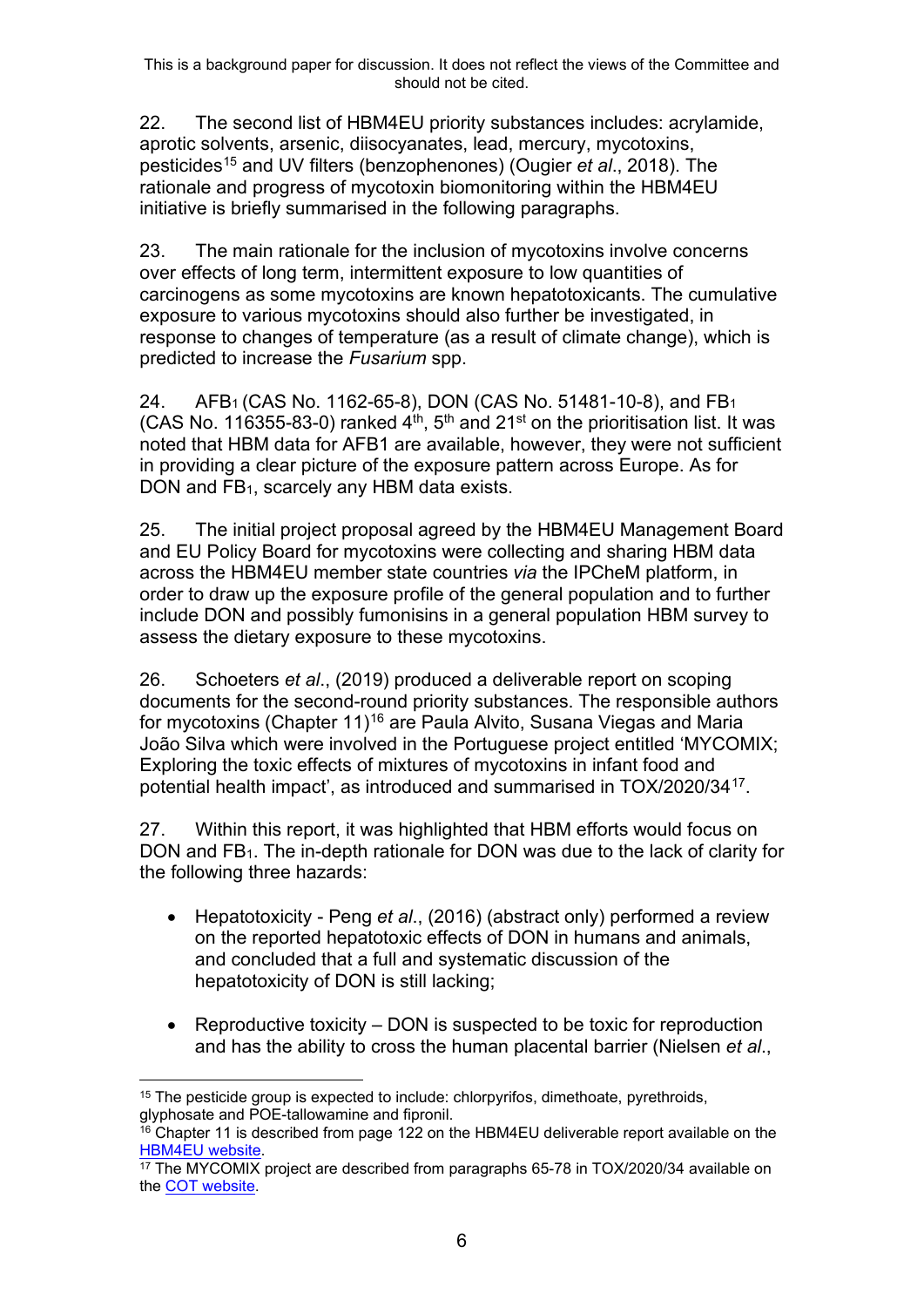2011). Furthermore, teratogenic effects have also been observed in animals (Yu *et al*., 2017) and;

• Immunotoxicity – DON acts as a potent inhibitor of protein synthesis and stimulates the pro-inflammatory response (Sundheim *et al*., 2017).

28. The hazard characterisation for  $FB<sub>1</sub>$  were as those discussed in the European Food Safety Authority (EFSA) Scientific Opinion published in 2018. FB1 is classified as possibly carcinogenic to humans, with repeated exposure leading to hepato- and nephrotoxicity, it is able to induce the formation of hepato- and nephrocarcinomas. Additionally, it induces the production of oxidative stress, and is clastogenic<sup>[18](#page-6-0)</sup> to mammalian cells. The mode of action for  $FB<sub>1</sub>$  is its inhibition of ceramide synthases, which are key enzymes in sphingolipid metabolism.

29. For reference, the health-based guidance values (HBGV) for DON and  $FB<sub>1</sub>$  is a tolerable daily intake (TDI) of 1  $\mu$ g/kg bw (EFSA, 2017) (EFSA, 2018).

30. DON and FB1 were further reported to be the most common mycotoxins found in food commodities from January to March 2018, based on results of the BIOMIN Mycotoxin Survey[19](#page-6-1). Updated results for Europe in January-March 2020, showed that corn in Southern Europe shows high prevalence of fumonisins with 99%, the average was considered high at 1,568 ppb. Whilst in Central Europe, corn shows 82% abundance of DON at an average of 903 ppb (BIOMIN, 2020a). *[Table 2](#page-7-0)* provides a mycotoxin prevalence breakdown for Central, Eastern, Northern and Southern Europe. An overview of European results is provided in *[Table 3](#page-7-1)*.

31. Co-contamination analysis was carried out for all collected samples (n=5,241) from 59 countries; 67% were detected to contain more than 1 mycotoxin, 22% with one mycotoxin and 11% were below the limit of detection (Note that the number of mycotoxins per sample is based on samples tested for 3 or more mycotoxins). Multiple mycotoxin occurrence was reported using Biomin Spectrum 380® (LC-MS/MS based mycotoxin detection service from BIOMIN)<sup>[20](#page-6-2)</sup>. Approximately 30% of samples (n=196) were detected to have 20-29 metabolites, with an average of 36 mycotoxins and metabolites per sample, 9.9 out of 10 samples were contaminated with *Fusarium* toxins, and 99% contained 10 or more mycotoxins and metabolites (BIOMIN, 2020b).

<span id="page-6-0"></span> $18$  A clastogen is a mutagenic agent that induces breaks in chromosomes, which results in sections of the chromosomes being deleted, added or rearranged.

<span id="page-6-1"></span><sup>&</sup>lt;sup>19</sup> The BIOMIN Mycotoxin Survey constitutes the longest running and most comprehensive survey of its kind. The survey results provide insights on the incidence of the six major mycotoxins (AFs, ZEN, DON, FUM, T-2 and OTA) in the agricultural commodities used for livestock feed in order to identify the potential risk posed to livestock animal production. Further information available on the [BIOMIN website.](https://www.biomin.net/solutions/mycotoxin-survey/)

<span id="page-6-2"></span> $20$  Further information regarding the [BIOMIN](https://www.biomin.net/solutions/mycotoxin-risk-management/mycotoxin-detection/spectrum-380/) Spectrum 380 $\textdegree$  is available on the BIOMIN [website.](https://www.biomin.net/solutions/mycotoxin-risk-management/mycotoxin-detection/spectrum-380/)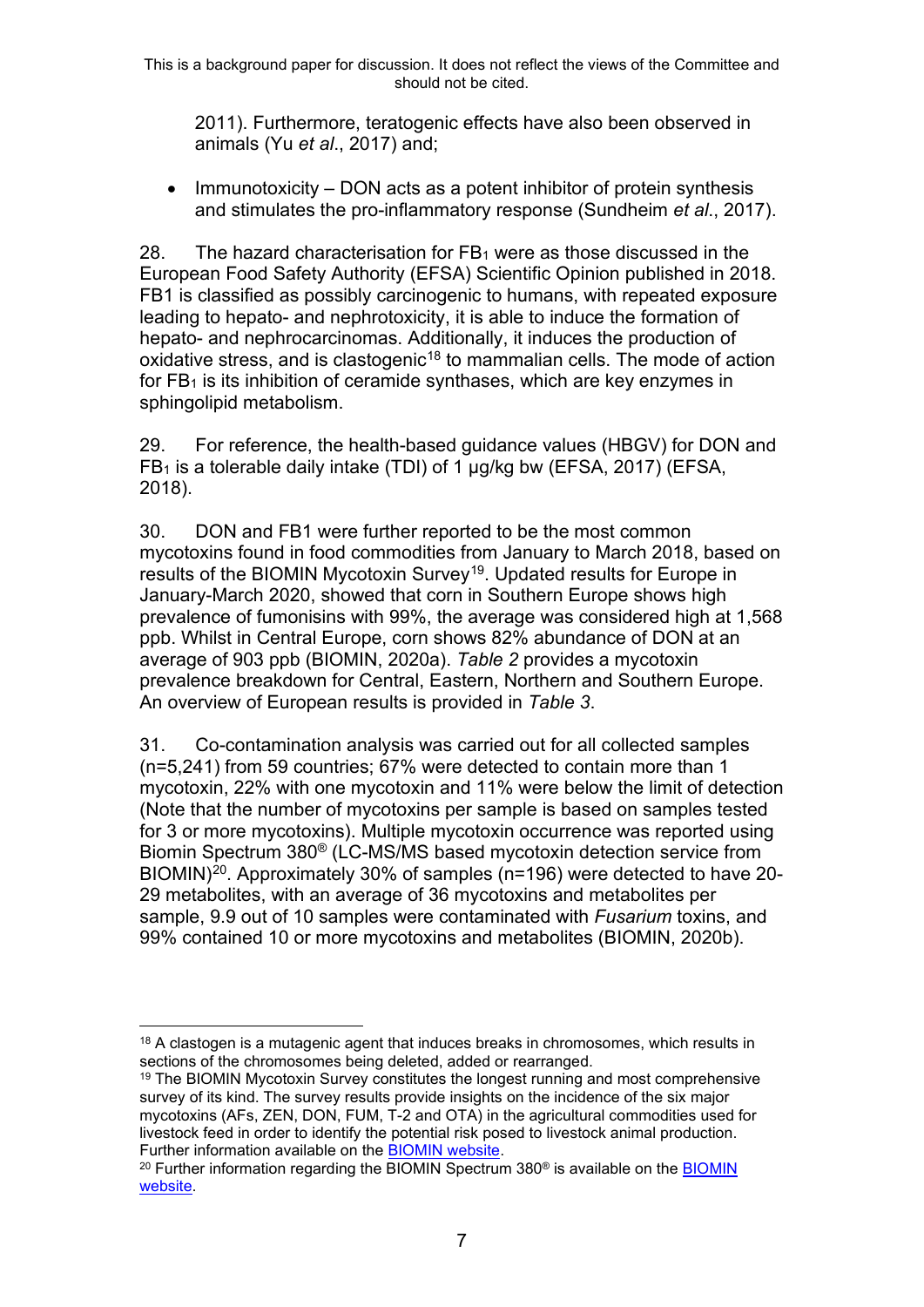<span id="page-7-0"></span>Table 2 - the BIOMIN Mycotoxin Survey Central, Eastern, Northern and Southern Europe results on prevalence of mycotoxins in animal feed (%) for January to March 2020 (reproduced from BIOMIN, 2020b).

| <b>Mycotoxin</b>       | AF | ZEN | <b>DON</b> | T-2 | <b>FUM</b> | <b>OTA</b> |
|------------------------|----|-----|------------|-----|------------|------------|
| <b>Central Europe</b>  |    | 54  | 72         | 32  | 64         | 10         |
| <b>Eastern Europe</b>  |    | 41  | 35         | 45  | 39         | 30         |
| <b>Northern Europe</b> |    | 39  | 56         | 11  | 10         | 11         |
| <b>Southern Europe</b> | 13 | 44  | 47         | 15  | 93         | 8          |

Abbreviations: AF = Aflatoxins; ZEN = Zearalenone; DON = Deoxynivalenol; T-2 = T-2 toxin; FUM = Fumonisins; OTA = Ochratoxin-A.

<span id="page-7-1"></span>Table 3 - lists the BIOMIN Mycotoxin Survey European results for January to March 2020 (total number of samples = 1,441) (reproduced from BIOMIN, 2020b).

| <b>Mycotoxin</b>                            | AF  | <b>ZEN</b> | <b>DON</b> | $T-2$ | <b>FUM</b> | <b>OTA</b> |
|---------------------------------------------|-----|------------|------------|-------|------------|------------|
| Number of samples tested                    | 756 | 1,182      | 1,430      | 886   | 959        | 752        |
| % of contaminated samples                   | 5   | 49         | 59         | 33    | 58         | 18         |
| % of samples above the risk<br>threshold    | 4   | 13         | 38         | 5     | 19         | 3          |
| Average of positive samples<br>(ppb)        | 6   | 59         | 595        | 32    | 660        | 15         |
| Median of positive samples (ppb)            | 3   | 21         | 250        | 13    | 158        | 3          |
| <b>Maximum of positive samples</b><br>(ppb) | 33  | 1,149      | 11,875     | 898   | 8,285      | 560        |

Abbreviations: AF = Aflatoxins; ZEN = Zearalenone; DON = Deoxynivalenol; T-2 = T-2 toxin; FUM = Fumonisins; OTA = Ochratoxin-A.

32. Advances in biomarker research has allowed the determination of DON and its metabolites in urine, primarily DON-glucuronides, by single or multiple biomarker methods. The following DON-biomarkers of exposures in urine have been widely accepted including; DON-15-glucuronide, the sum of DONglucuronides, or total DON (sum of free DON + DON-glucuronides postdeconjugation). DON-3- glucoside, a modified form of DON, has a similar excretion profile as DON with DON-15- glucuronide being the most abundant metabolite (Vidal *et al*., 2018). An emerging novel human metabolite, DON-3 sulfate and potential biomarker was reported in urine samples obtained from pregnant women in Croatia (Warth *et al*., 2016).

33. An issue with DON biomarker urinary analysis is that commercial sources for DON-glucuronide standards are scarce and no certified reference materials are available (EFSA, 2017).

34. Exposure to fumonisins can also be evaluated using urinary biomarkers.  $FB<sub>1</sub>$  and its hydrolysed form have been suggested as direct biomarkers of exposure, however, fumonisins have poor urinary excretion rates – as such, there is a requirement for compensation in utilising high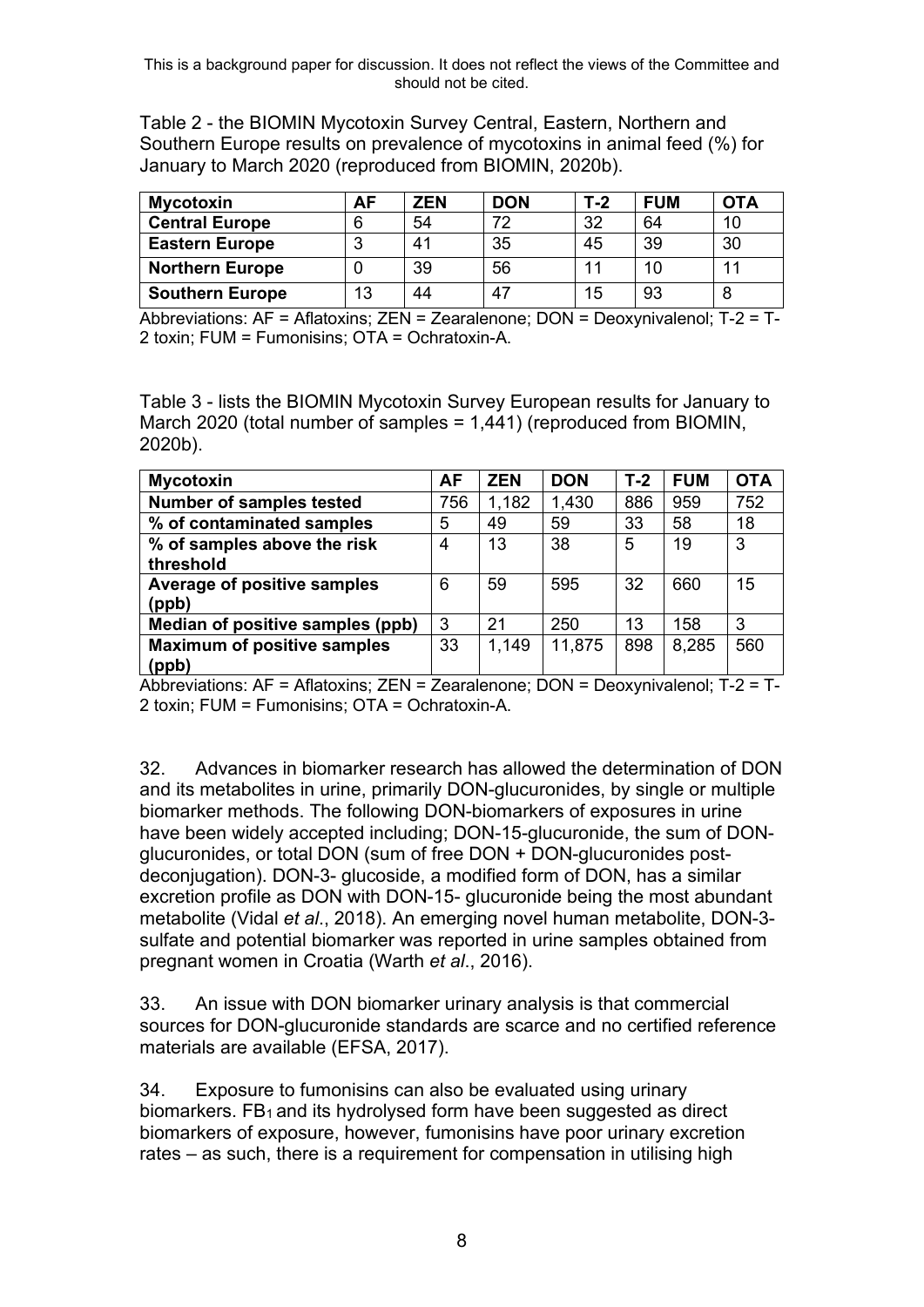sensitivity analytical procedures, where sample preparation and purification are extensive (EFSA, 2018).

35. COT Members are directed to Chapter 4 (pp. 10) of the scoping paper prepared by Alvito *et al.*, (2019)<sup>[21](#page-8-0)</sup> where 10 policy-related questions were listed to act as a steer on the scope of the work. This documentation further identifies the current available knowledge, and further research to be undertaken to address the identified knowledge gaps for each question (*[Tables](#page-9-0) 4 - [7](#page-11-0)*).

36. In brief, there are numerous factors that need to be considered when attempting to integrate biomarker data for exposure assessment – and thus the following risk assessment. These factors include: the validation and harmonisation of analytical methods to assess mycotoxin exposure biomarkers, a greater understanding of the current exposure levels of the European population to multiple mycotoxins and whether this differs for each Member State *etc.*

37. At this stage, several work packages and streams are still ongoing for the mycotoxin HBM4EU project and conclusions cannot be yet made.

<span id="page-8-0"></span><sup>&</sup>lt;sup>21</sup> The HBM4EU mycotoxin scoping document is available on the [HBM4EU website.](https://www.hbm4eu.eu/wp-content/uploads/2019/03/HBM4EU_Scoping-Document_Mycotoxins_v1.0.pdf)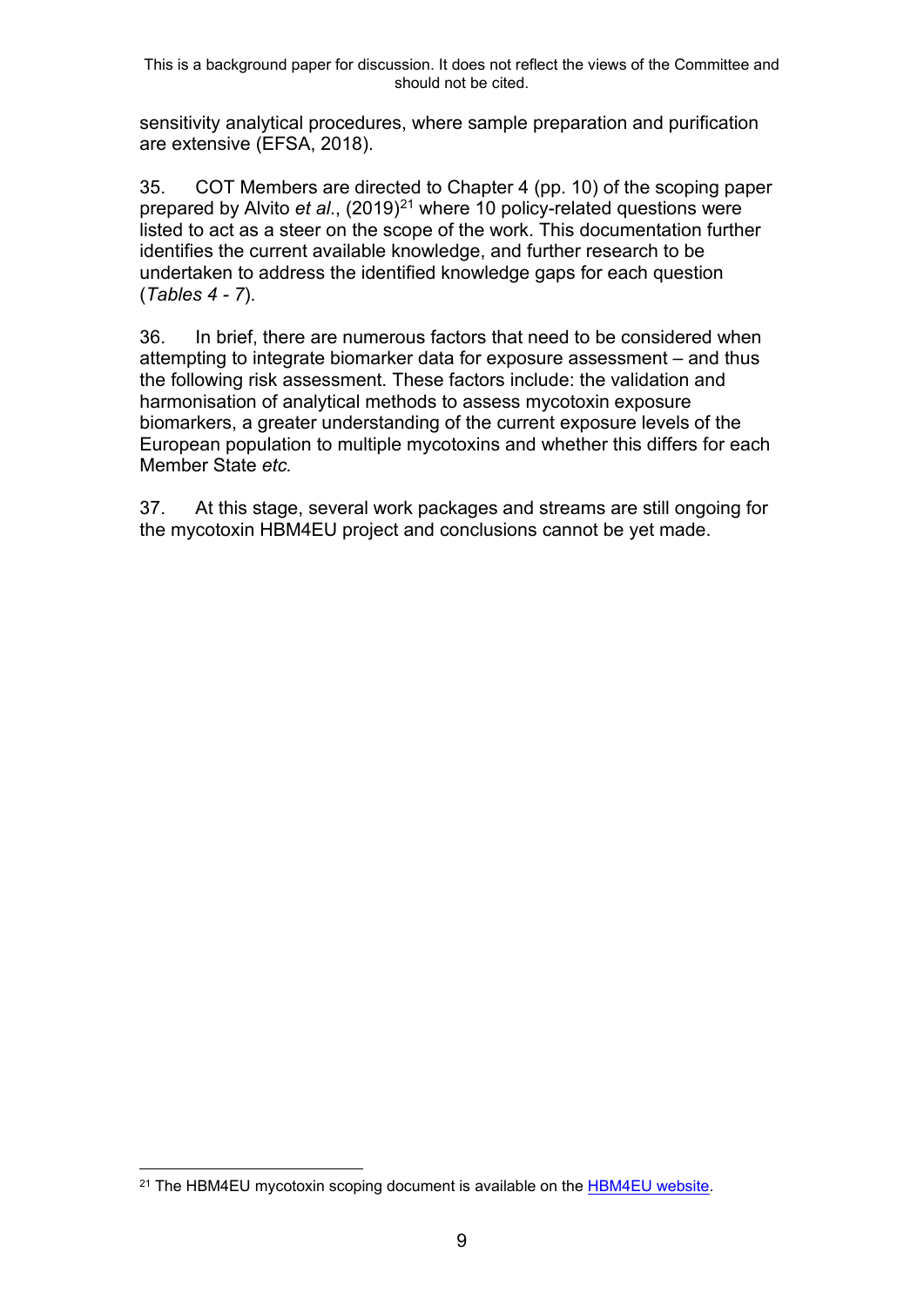Table 4 presents policy questions relating to human biomonitoring of mycotoxins, the available knowledge, data gaps, and future activities (reproduced from Alvito *et al*., 2019).

<span id="page-9-0"></span>

| <b>Policy question</b> | Available knowledge                      | Knowledge gaps and activities needed                                                  |
|------------------------|------------------------------------------|---------------------------------------------------------------------------------------|
| Are there validated    | Analytical methods for DON and its       | Gaps: Current analytical methods, harmonized methods, reference materials,            |
| and harmonised         | glucuronides as well as FB1-4 are        | proficiency tests, expert laboratories.                                               |
| analytical methods     | mainly based on mass spectroscopy,       |                                                                                       |
| to assess mycotoxin    | however, commercial sources for DON      | Activities (x7):                                                                      |
| exposure               | glucuronide standards are scarce and     | 1. Identify across Europe the analytical capacity for determination of multiple       |
| biomarkers?            | no certified reference materials are     | biomarkers of exposure, availability of reference materials and standards; best       |
|                        | available for urinary DON biomarkers     | biomarkers, matrices and methods.                                                     |
|                        | Only FB1-3 are available on the market   | 2. Promote training and harmonization on analysis of selected mycotoxins              |
|                        | as calibrant solutions, while FB4 can be | biomarkers including an inter-laboratorial assay.                                     |
|                        | purchased as purified powder. Except     | 3. Identify expert laboratories to conduct the inter-laboratorial trial.              |
|                        | for HFB1, analytical standards for       | 4. Elaboration of SOP for trial assay.                                                |
|                        | modified forms are not commercially      | 5. Extension of qualified laboratories by introduction of HBM specialised             |
|                        | available.                               | laboratories.                                                                         |
|                        |                                          | 6. Identify quality assurance requirements.                                           |
|                        |                                          | 7. Identify needs and gaps.                                                           |
| What are the current   | Wide exposure to mycotoxins have         | Gaps: Current data on mycotoxin exposure from EU countries for general                |
| exposure levels of     | been reported mainly through food        | population (different population groups including vulnerable populations as           |
| the European           | commodities. Additional studies also     | children, special diet, pregnant women) and workers.                                  |
| population to DON      | report exposure by inhalation in         |                                                                                       |
| and FB1?               | occupational settings. DON (total DON)   | Activities (x4):                                                                      |
|                        | and FB1 were detected in the urine of    | 1. Perform an inventory survey on FB1 data before initiation of a large-scale survey  |
| Are there exposure     | the general population in United         | and monitoring activities to evaluate the percentage of left-censored date available. |
| data for other         | Kingdom, France, Sweden, Italy,          | 2. Create a database for mycotoxin exposure using HBM data from different EU          |
| mycotoxins?            | Croatia, Austria, Belgium, Germany as    | countries (gathered by national hubs) including mycotoxin identification, population  |
|                        | well as in occupational settings         | group and ages, routes of exposure and HBM data. Collect, harmonize, compare          |
|                        | (although in a lower extent).            | data from different population groups available and evaluate.                         |
|                        |                                          | 3. Integrate into IPChem.                                                             |
|                        |                                          | 4. Identify needs and gaps.                                                           |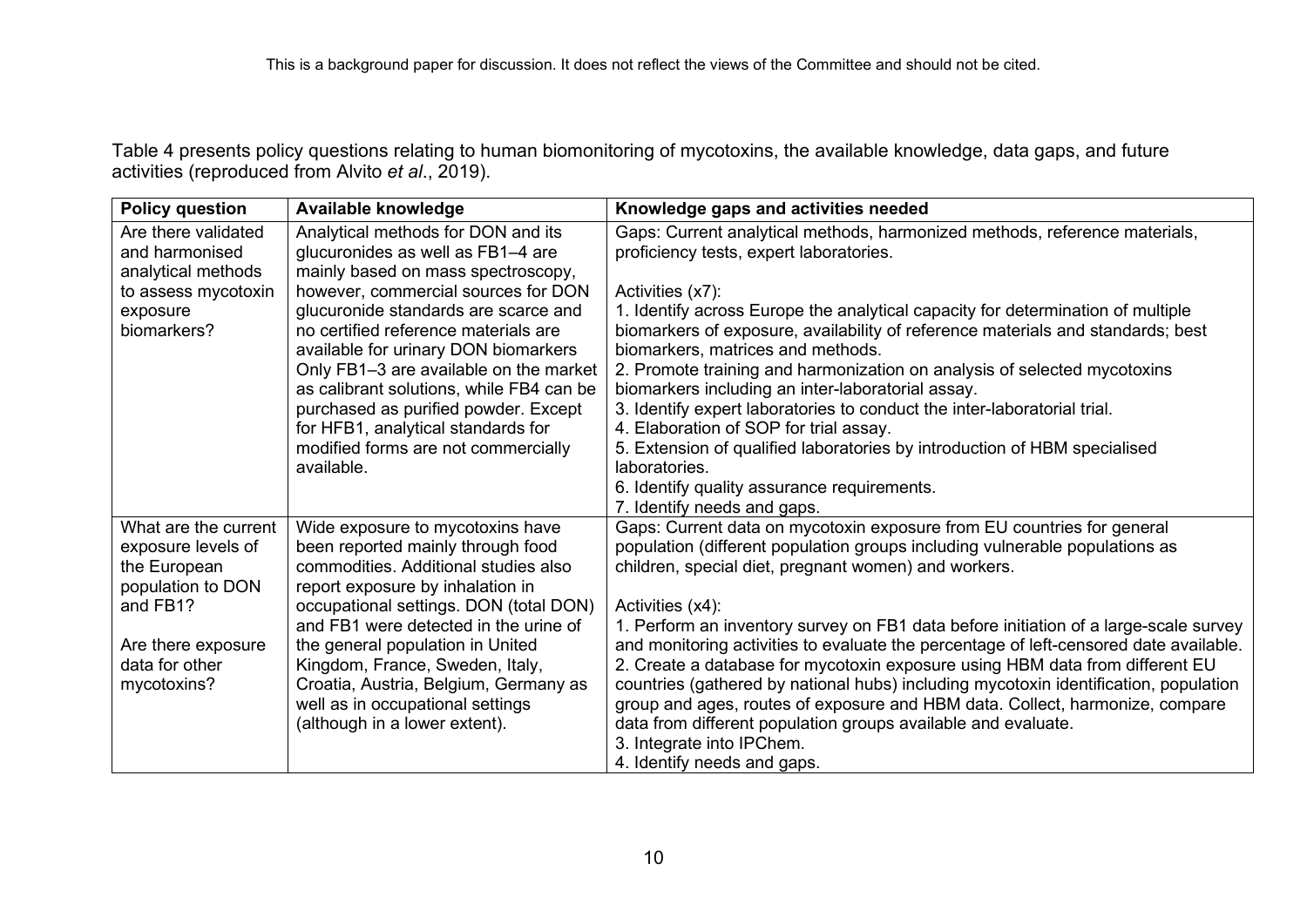Table 5 presents policy questions relating to human biomonitoring of mycotoxins, the available knowledge, data gaps, and future activities (reproduced from Alvito *et al*., 2019).

| <b>Policy question</b>                                                                        | Available knowledge                                                                                                            | Knowledge gaps and activities needed                                                                                             |
|-----------------------------------------------------------------------------------------------|--------------------------------------------------------------------------------------------------------------------------------|----------------------------------------------------------------------------------------------------------------------------------|
| Does the exposure to mycotoxins<br>differ among countries and different<br>population groups? | Females and males show different excretion<br>patterns, and human exposure to DON also<br>shows some geographical differences. | Gaps: Current risk groups related to age, gender, diet,<br>occupational setting, location, in EU.                                |
|                                                                                               | Occupational exposure revealed exposure                                                                                        | Activities (x4):                                                                                                                 |
| Which are the main factors related<br>with these differences (e.g. age,                       | associated with professional activity.                                                                                         | 1. Identify risk groups, including highly exposed, vulnerable and<br>hotspots in Europe.                                         |
| gender, settings, geographic                                                                  |                                                                                                                                | 2. Statistical analysis.                                                                                                         |
| localization, season/year etc)?                                                               |                                                                                                                                | 3. Identify significant differences between analysed groups.                                                                     |
| Is there a time trend in human                                                                | More than half of all worldwide agricultural                                                                                   | 4. Identify needs and gaps.<br>Gaps: Analysis of trends on HBM mycotoxin exposure.                                               |
| exposure to mycotoxins across                                                                 | samples contain DON and FUM (BIOMIN                                                                                            |                                                                                                                                  |
| Europe?                                                                                       | surveys). A total of 72,011 results of DON and                                                                                 | Activities (x4):                                                                                                                 |
| Which are the identifiable factors                                                            | its metabolites in food were obtained from 27<br>reporting countries and were related to                                       | 1. Identify possible temporal and geographic trends related to<br>HBM mycotoxin exposure taking seasonal variation into account. |
| associated with these trends (e.g.                                                            | samples collected between 2007 and 2014                                                                                        | 2. Evaluate significant differences.                                                                                             |
| regulation related with food safety,                                                          | (EFSA, 2017).                                                                                                                  | 3. Identify possible reasons for the differences founded.                                                                        |
| climate change, others)?                                                                      |                                                                                                                                | 4. Identify needs and gaps.                                                                                                      |
| Are there exposure models and                                                                 | DON and its metabolite DON-3-glucoside were                                                                                    | Gaps: Exposure models and toxicokinetics in humans.                                                                              |
| toxicokinetics data for mycotoxins<br>and which are their limitations?                        | absorbed, distributed, metabolized and rapidly<br>excreted through urine as shown in a human                                   | Activities (x3):                                                                                                                 |
|                                                                                               | intervention study.                                                                                                            | 1. Explore the possibility of applying the previously developed                                                                  |
|                                                                                               |                                                                                                                                | toxicokinetic models to DON and FB1.                                                                                             |
|                                                                                               | Animal studies indicate that FB1 is poorly                                                                                     | 2. Determine exposure levels from HBM databases and                                                                              |
|                                                                                               | absorbed from the gastrointestinal tract (less                                                                                 | available literature through reverse dosimetry models.                                                                           |
|                                                                                               | than 4% of the dose), rapidly cleared from the<br>blood (with half-lives of less than 4 h) by the                              | 3. Identify needs and gaps                                                                                                       |
|                                                                                               | biliary route, and excreted with the faeces                                                                                    |                                                                                                                                  |
|                                                                                               | (usually more than 90% of the dose).                                                                                           |                                                                                                                                  |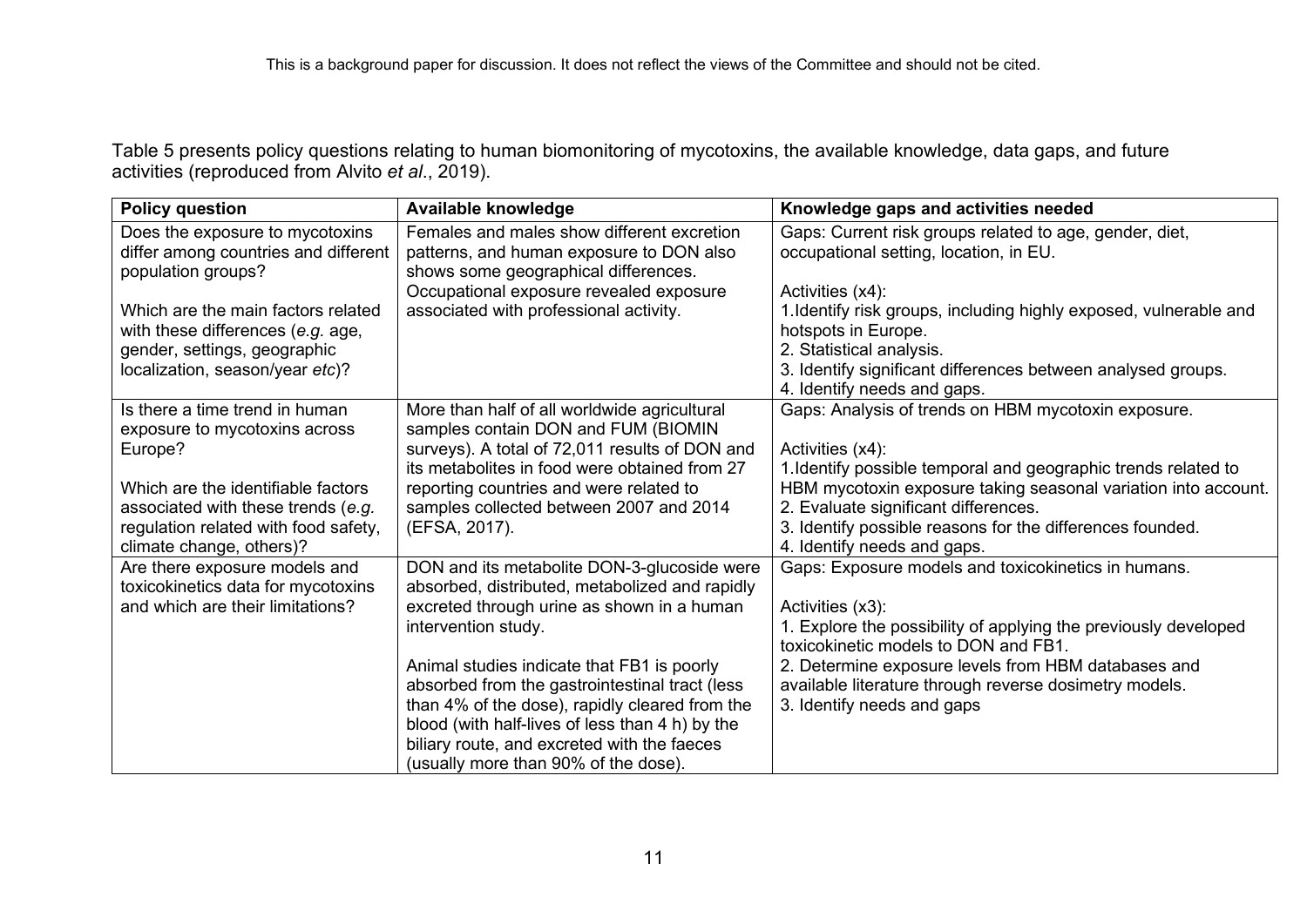Table 6 presents policy questions relating to human biomonitoring of mycotoxins, the available knowledge, data gaps, and future activities (reproduced from Alvito *et al*., 2019).

| <b>Policy question</b>      | Available knowledge                                                           | Knowledge gaps and activities needed                                            |
|-----------------------------|-------------------------------------------------------------------------------|---------------------------------------------------------------------------------|
| Is the risk associated with | The estimated mean chronic dietary                                            | Gaps: Risk characterisation and health impact assessment.                       |
| human exposure to these     | exposure was above the group-TDI in                                           |                                                                                 |
| mycotoxins characterized?   | infants, toddlers and other children, and                                     | Activities (x5):                                                                |
|                             | at high exposure also in adolescents                                          | 1. Identify available estimates of human exposure via biomarkers.               |
| Are there health impact     | and adults, indicating a potential health                                     | 2. Collect toxicological data.                                                  |
| assessment studies? Is it   | concern. Little if any work has been                                          | 3. If possible, establish HBGV values for mycotoxins in biological samples.     |
| possible to set a HBGV for  | done in estimating the burden of human                                        | 4. From risk assessment to health impact assessment: trying to derive the       |
| mycotoxins in biological    | disease caused by exposure to the                                             | consequences of human exposure to mycotoxins using epidemiological data         |
| samples?                    | dietary mycotoxins. The only studies<br>available are related to aflatoxin B1 | (e.g. incidence of disease, age of onset of disease and its evolution) and data |
|                             | (Wu et al., 2014; Assunçao et al.,                                            | gathered on human exposure studies (e.g. DALY).<br>5. Identify needs and gaps.  |
|                             | 2018).                                                                        |                                                                                 |
| Does the aggregate          | Co-occurrence of DON or FB1 and                                               | Gaps: Lack of an inventory of exposure to DON or FB1 and other                  |
| exposure to                 | other mycotoxins has been widely                                              | mycotoxins/other food contaminants in EU and potential interactive effects      |
| mycotoxins/other food       | reported and human aggregated                                                 |                                                                                 |
| contaminants contribute to  | exposure to mycotoxins and other food                                         | Activities (x4):                                                                |
| combined effects?           | contaminants is likely to occur.                                              | 1. Identify main mycotoxin/other food contaminants mixtures. from available     |
|                             |                                                                               | HBM data (biomarkers and routes of exposure).                                   |
| What are the knowledge      |                                                                               | 2. Compare available HBM mixtures data over EU countries, look for              |
| gaps for risk assessment?   |                                                                               | significant differences and trends.                                             |
|                             |                                                                               | 3. Assess common endpoints, determine whether the additive model is             |
|                             |                                                                               | adequate to describe mycotoxins/other food contaminants combined effects;       |
|                             |                                                                               | assess if this is dependent of mode of action or the target organ toxicity.     |
|                             |                                                                               | 4. Identify needs and gaps.                                                     |

<span id="page-11-0"></span>Abbreviations: HBGV = Health-based guidance value; TDI = Tolerable daily intake; DALY = Disability-adjusted life year; DON = Deoxynivalenol; FB1 = Fumonisin B1; EU = European Union; HBM = Human biomonitoring.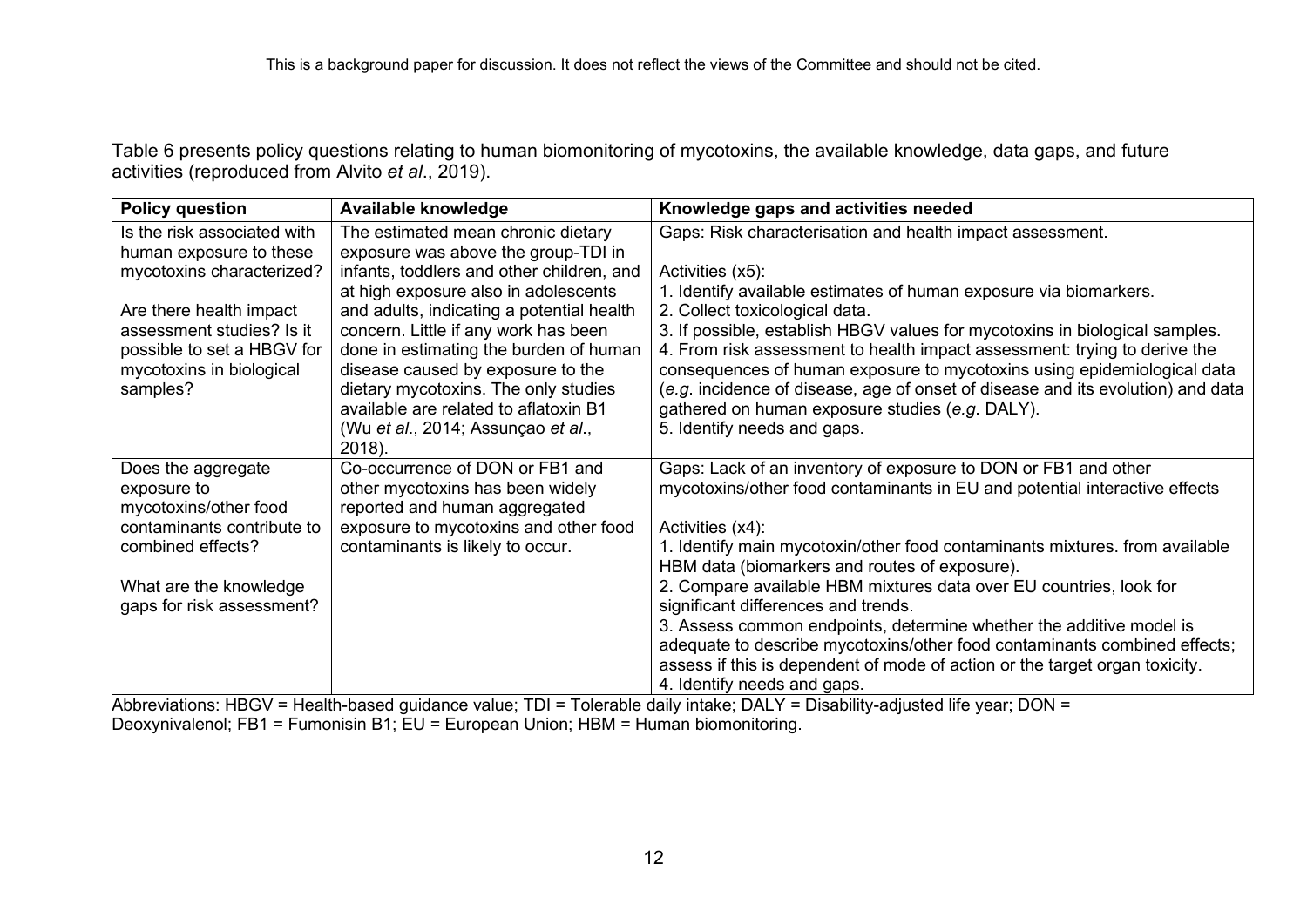Table 7 presents policy questions relating to human biomonitoring of mycotoxins, the available knowledge, data gaps, and future activities (reproduced from Alvito *et al*., 2019).

| <b>Policy question</b>                                                                                                                                                    | Available knowledge                                                                                                                                                                                                                                                                                                                                        | Knowledge gaps and activities needed                                                                                                                                                                                                                                              |
|---------------------------------------------------------------------------------------------------------------------------------------------------------------------------|------------------------------------------------------------------------------------------------------------------------------------------------------------------------------------------------------------------------------------------------------------------------------------------------------------------------------------------------------------|-----------------------------------------------------------------------------------------------------------------------------------------------------------------------------------------------------------------------------------------------------------------------------------|
| Which are the key events that<br>determine the long-term health<br>effects from low-dose                                                                                  | DON is considered immunotoxic, reprotoxic and a<br>probable endocrine disruptor. Limited evidence on its<br>potential genotoxicity and carcinogenicity. It is a potent                                                                                                                                                                                     | Gaps: Several health effects known and mechanistic<br>data available but AOP for DON and FB1 lacking.                                                                                                                                                                             |
| continuous exposure to the<br>target mycotoxins? Which are<br>the health effects associated<br>with short-term high exposure<br>by inhalation (occupational<br>exposure)? | inhibitor of protein synthesis and stimulates the pro-<br>inflammatory response leading to oxidative stress. FB1<br>is a liver and kidney toxicant and it is immunotoxic. It is<br>a probable carcinogen but there are data gaps on its<br>mutagenicity. Its adverse effects are mainly mediated<br>by the inhibition of ceramide synthases, which are key | Activities (x3):<br>1. Identify for DON and FB1 the health effect for which<br>an AOP might be developed (e.g. immunotoxicity for<br>DON and liver toxicity for FB1).<br>2. Disclose the key-events for the effects referred in 1. in<br>order to contribute to AOPs development. |
|                                                                                                                                                                           | enzymes in sphingolipid metabolism.                                                                                                                                                                                                                                                                                                                        | 3. Identify needs and gaps.                                                                                                                                                                                                                                                       |
| Which are the most reliable<br>and meaningful effect<br>biomarkers for single and<br>combined effects?                                                                    | Some biomarkers of early biological effects have been<br>pointed for DON (e.g. proinflammatory cytokines) and<br>FB1 (e.g., sphinganine-to-sphingosine ratio in blood)<br>but further knowledge is needed.                                                                                                                                                 | Gaps: Limited information on available biomarkers of<br>effects<br>Activities (x3):<br>1. Identify available targeted and untargeted biomarkers<br>of effect for the selected mycotoxins.<br>2. Identify biomarkers of effect related to interactive                              |
|                                                                                                                                                                           |                                                                                                                                                                                                                                                                                                                                                            | effects of mixtures.<br>3. Identify needs and gaps.                                                                                                                                                                                                                               |
| Are there mycotoxins beside<br>those currently covered by the<br>risk assessment, which could<br>be potentially relevant                                                  | An increasing number of studies are paying attention to<br>mixtures involving the "emerging" toxins (enniantins,<br>beauvericin, Alternaria toxin, etc).                                                                                                                                                                                                   | Gaps: Co-occurring forms (emergent mycotoxins) with<br>potential toxicity and health impact that are not covered<br>in risk assessment.                                                                                                                                           |
| concerning their (co-<br>)occurrence and toxicological<br>properties?                                                                                                     |                                                                                                                                                                                                                                                                                                                                                            | Activities (x3):<br>1. Bibliography search.<br>2. Identify most relevant co-occurring forms other than<br>those already covered, to refine human risk assessment.<br>3. Identify needs and gaps.                                                                                  |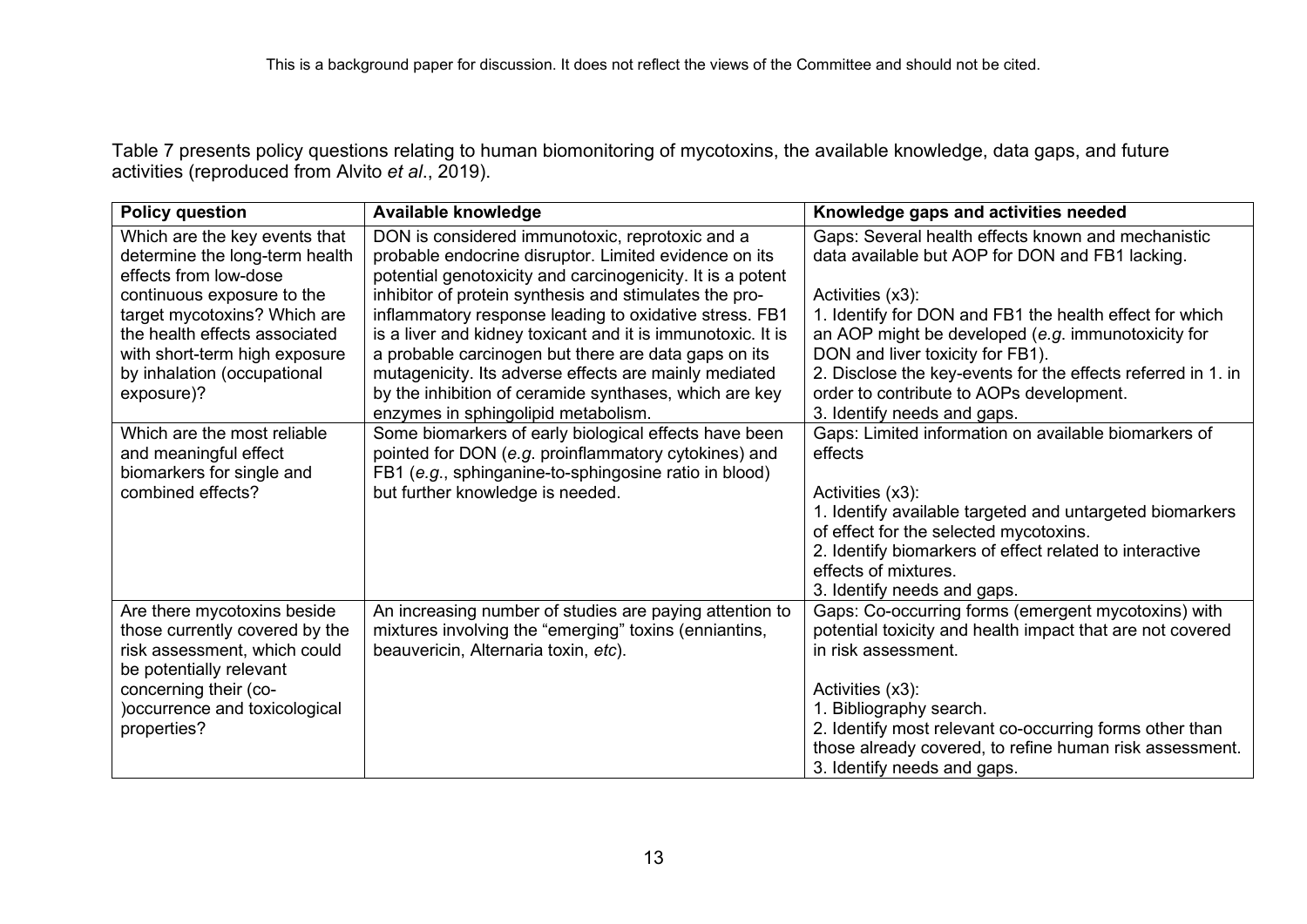## **UK specific mycotoxin biomonitoring data**

38. There are no UK government led HBM initiatives relating to mycotoxins, however, Public Health England (PHE) lead on the UK's participation in the HBM4EU in collaboration with the Department for Environment, Food and Rural Affairs (Defra). Through this project, a crossgovernment steering group was formed, with Defra acting as chair, and PHE, Environment Agency, Food Standards Agency (FSA) and the Health and Safety Executive (HSE) as its members.

39. In July 2019, the Environmental Audit Committee published its 25<sup>th</sup> Report of Session 2019-2019, Toxic Chemicals in Everyday life (HC 1805)<sup>22</sup>. which includes recommendations that the Government establish a UK-wide human and wildlife biomonitoring programme as part of the Government's Chemical Strategy. The UK Government's response to this recommendation was that it 'recognises the importance of the issue and will continue to explore the best approach and practice in the field of human biomonitoring. This will be achieved, in line with 25 Year Environment Plan commitments, through the Chemicals Strategy, which will continue to support collaborative work on human biomonitoring and explore options for further biomonitoring programmes' (UK Parliament, 2019).

40. In the meantime, a UK Biomonitoring Network has been set-up by the HSE, following a successful meeting organised by the Interdepartmental Group on Health and Risks from Chemicals and Royal Society Toxicology group in January 2019 (HSE, 2019).

41. Despite the lack of a UK government led HBM initiative for mycotoxins, scientific interest for this has and continues to grow which has led to several publications. These will be summarised in the next following sections.

## *Singular mycotoxin biomarker analyses*

## *Ochratoxin A (OTA)*

42. Gilbert *et al*., (2001) assessed the dietary exposure to OTA in the UK by using a duplicate diet approach and analysis of urine and plasma samples from 50 individuals (sex ratio for females and males was undetermined; aged <30->45 years) 11 were vegetarian and 7 consumed an ethnic diet. The study period was for 30 days. Analysis involved immune-affinity column (IAC) cleanup and high-performance liquid chromatography (HPLC) determination with fluorescence detection.

43. OTA was detected in all composite diet samples, reported results ranged from 10-115 ng OTA/kg diet, (mean ~31 ng/kg; median 23.7 ng/kg) resulting in an average intake of ~0.3-3.5 ng/kg bw/day over 30 days.

<span id="page-13-0"></span> $22$  The Toxic Chemicals in Everyday life (HC 1805) report is available on the UK Parliament [website.](https://publications.parliament.uk/pa/cm201719/cmselect/cmenvaud/1805/1805.pdf)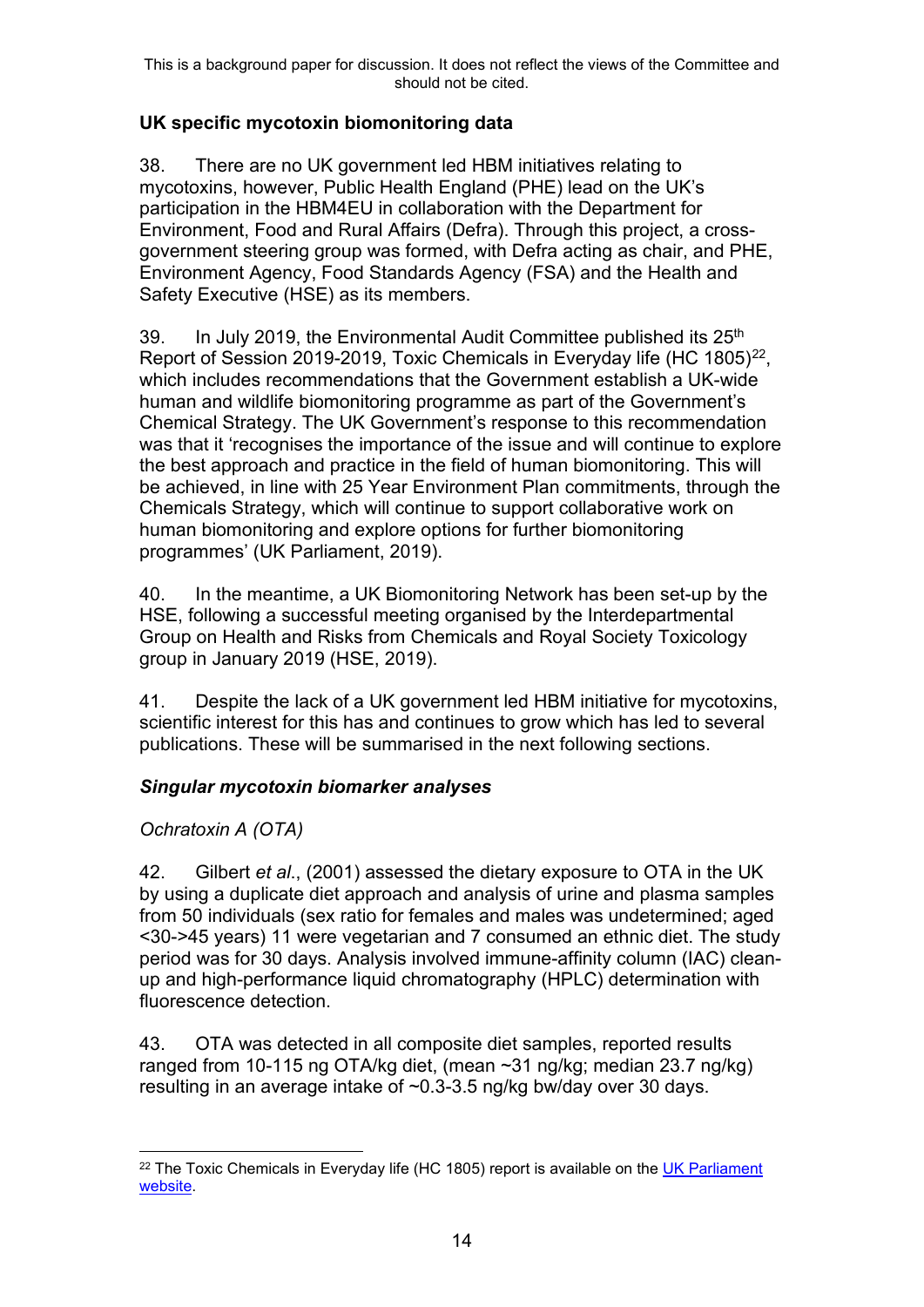44. OTA was found in all plasma samples and in 92% of urine samples (n=46/50). Plasma concentrations appeared to be dependent on age groups with higher levels observed for the 30-44 years old age group. It was hypothesised that the efficiency of OTA removal from the body decreases with age, leading to higher plasma levels.

45. In terms of the differences associated with diets, there were no significant observations associated with ethnic diets. Although, vegetarians had higher consumption of OTA; on average their plasma or urine levels were not significantly higher.

46. It was observed that the correlation between the plasma OTA concentrations and OTA consumption was not significant, however, the correlation for OTA concentrations in the urine and OTA consumption was significant (concentration expressed as the total amount excreted).

47. The authors concluded that there is a possibility in using OTA in urine as a biomarker, however, further research is needed to determine interindividual differences.

## *Deoxynivalenol (DON)*

48. Turner *et al*., (2011) assessed the DON metabolite profiles of 34 UK adults (n=18 females and 17 males; aged 21-59 years). Four consecutive daily morning urine samples were analysed from 22 individuals, whilst for the remaining 12, only one single sample each was analysed. All samples (n=100) were analysed for the presence of free DON, de-epoxy DON (DOM- $1$ <sup>[23](#page-14-0)</sup> (which were previously analysed for the combined measure of free DON and DON-glucuronide in their 2010 study; described below) by LC-MS (post purification on IAC). It must be highlighted that these subset of samples from the Turner *et al*., (2010) had combined measure of free DON and DONglucuronide that was > 5 ng/mL.

49. The mean concentration of the combined subset was ~18 ng/mL (range:0.5-9.3 ng/mL). Urinary DOM-1 was detected in 3% of individuals (n=1/34)., which was present at 1% of the combined urinary subset concentration for this specific individual. The authors noted that the concentration of the combined subset was significantly correlated with urinary free DON, however, this was not the case with the percentage of free DON to the combined subset. Based on this observation the authors concluded that, the level of DON exposure did not affect the metabolism to DON-glucuronide within the range observed.

50. The results further revealed that most individuals had no detectable amount of urinary DOM-1 (limit of quantification (LOQ): 0.06 ng/mL urine) and 68% did not detoxify all of the ingested DON to DON-glucuronide –

<span id="page-14-0"></span><sup>&</sup>lt;sup>23</sup> De-epoxy deoxynivalenol (DOM-1) is metabolite of DON. It is formed as a result of microbial biotransformation in the intestines.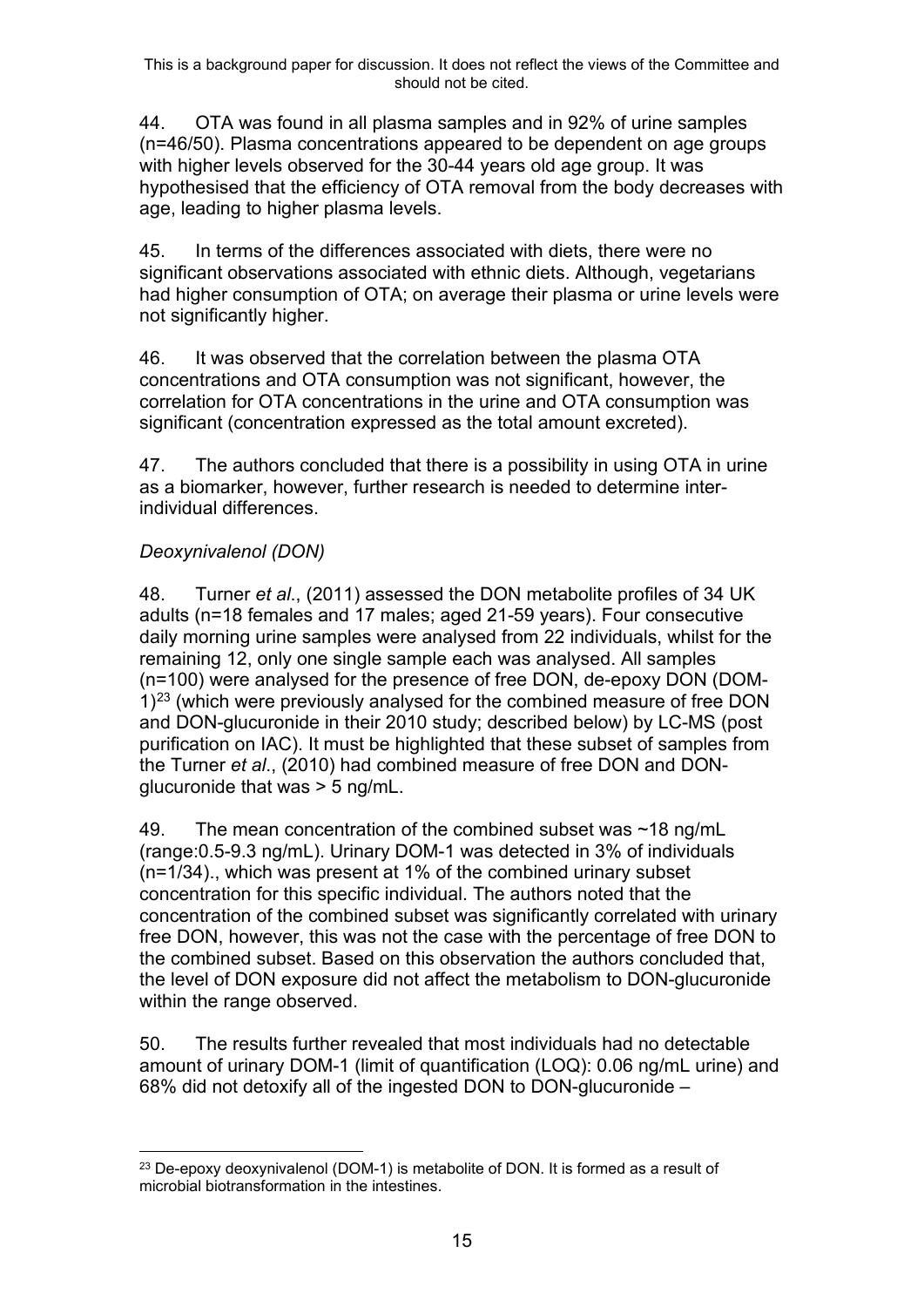suggesting that there is inter-variability of DON susceptibility in the UK adult population.

51. Turner *et al*., (2010) performed a comparison of DON intake and urinary DON in 35 UK adults (n= 18 females and 17 males; aged between 20- 50 years and all were white Caucasian, except for one from Southeast Asia) funded by the FSA and the US National Institute of Environmental Health Sciences (grant ES06052).

52. DON was assessed in first morning urine samples collected during a period of normal diet (n=8 days), a wheat-restriction intervention diet (n=4 days), and partial wheat-restriction intervention (n=4 days; bread was allowed). Food diaries were kept for 12 days by 30 individuals, 11 days by three individuals, and 10 days by two individuals (n=413 days of consumption data were collected).

53. Urinary DON was detected in ~94% of normal diet samples  $(n=198/210)$ , where the geometric mean was  $\sim$ 10 ng DON/mg creatinine (range: not detected–70.7 ng/mg), in ~96% of partial intervention samples (n=94/98) geometric mean was ~6 ng/mg (range: not detected–28.4 ng/mg), and ~43% of full intervention samples (n=17/40) geometric mean was 0.5 ng /mg, (range not detected–3.3 ng/mg).

54. Based on the estimated mean transfer of DON to urine (~72%), the estimated mean DON intake for individuals during the consumption of their normal diet was 298 ng/kg bw/day. This exceeds the recommended TDI of 1 µg/kg bw (SCF, 2002, EFSA 2017) for 17% of individuals (n=6/35) on one or more day, and a further 13 individuals had one or more days when the estimated intake exceeded 50% of the recommended TDI.

55. A strong correlation between DON intake and the urinary biomarker was observed (adjusted  $R^2$ : 0.83) in models adjusting for age, sex and body mass index. The authors hoped that this quantitative correlation between DON exposure and urinary DON, serve to validate the use of urinary DON as an exposure biomarker.

56. Turner *et al*., (2009) assessed whether intake of cereal correlated more strongly with urinary DON, compared with the longer-term assessment of usual cereal intake from 7-day food diaries (n=255). Four timeframes for consumption were analysed: the day of the urine collection, previous 24-hours period, the day of the urine collection and previous 24-hours combined, and the 7-day average consumption of cereals.

57. Urinary DON was detected in ~100% (n=254/255) urine samples, with a mean value of 12 µg DON/day (range: not detected-66 µg DON/day). For all four timeframes, the total cereal intake was positively associated with urinary DON. Goodness of fit analyses were utilised to assess how well each timeframe explained the variation in urinary DON levels. Cereal consumption on day of the urine collection provided a better goodness of fit value (adjusted *R*²: 0.22) than the 7-day average cereal consumed (adjusted *R*²: 0.19),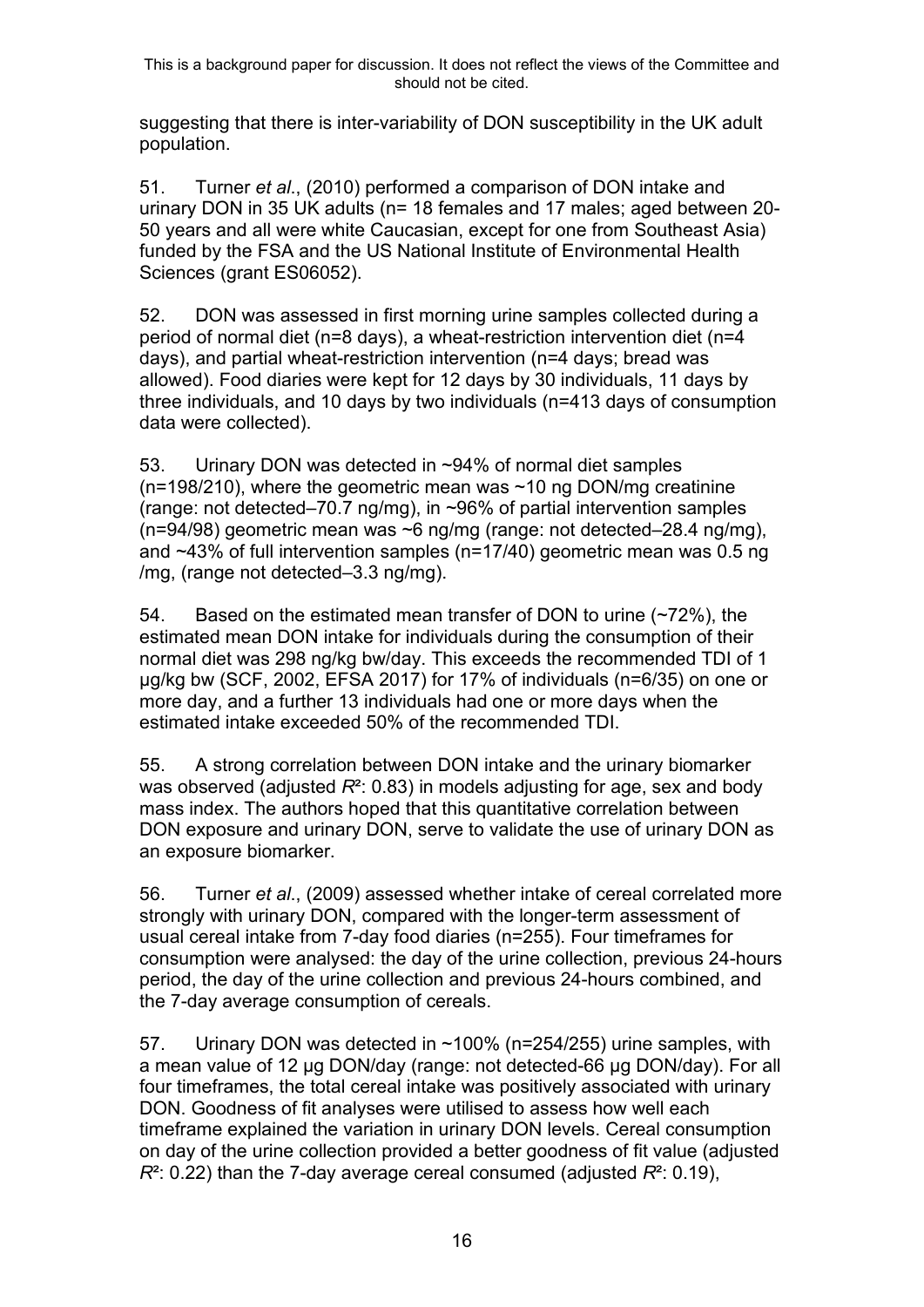however, the combined day and post-24 hours consumption timeframe provided the best fit (adjusted *R*²: 0.27). The authors concluded that interindividual variation in urinary DON was better explained by recent cereal intake rather than the cereal intake assessed over 7-days.

58. Turner *et al*., (2008a) utilised the UK adult National Diet and Nutrition Survey to compare 24-hours urinary DON excretion with cereal intake. 100 subjects (n total = 158 females and 142 males) aged between 19-64 years were identified for each of the following cereal consumption groups: low (n=62 f/38 m) (mean: 107 g cereal/day; range: 188-125 g), medium (n=50 f/50 m) (mean: 179 g cereal/day; range: 162-195 g) and high (n=46 f/54 m) (mean: 300 g/day; range: 276-325 g). Total urinary DON (after hydrolysis of glucuronide conjugates) was analysed in 24-hours urine samples by LC-MS (post purification on IAC).

59. The results were detection of DON in ~99% of samples (n= 296/300). Cereal intake was significantly associated with urinary DON, with geometric mean urinary levels of 6.55, 9.63 and 13.24 µg DON/day for low-, medium-, and high-intake groups, respectively.

60. Intakes of other food commodities including; wholemeal bread, white bread, 'other' bread, buns/cakes, high-fibre breakfast cereal and pasta were also investigated using multi-variable analysis. Wholemeal bread was associated with the greatest percent increase in urinary DON per unit of consumption, however, white bread contributed ~2 times more than wholemeal bread to the urinary DON levels as it was consumed in higher amounts.

61. The authors concluded that the UK adults are exposed to DON, and on the basis of the urinary levels – estimated that some individuals exceed the 2018 EFSA recommended TDI of 1 µg DON/kg bw.

62. Turner *et al*., (2008b) further investigated whether dietary wheat (bread, breakfast cereal, cakes/biscuits, pasta, potatoes, and rice) reduction decreases the level of urinary DON in UK adults. Twenty-five adult volunteers (n=16 females and 9 males; aged between 21-59 years) completed semiweighed food diaries on days 1-2 (normal diet), and a morning urine sample was provided on day 3. On days 3-6 (intervention), individuals were restricted major sources of wheat intake following dietary guidance. Diaries where updated and completed on days 5 and 6, and a further morning urine sample was provided on day 7.

63. Urinary DON was measured following IAC clean-up and analysis by LC–MS. The recorded wheat-based food intake was shown to have good compliance during the intervention phase from a mean value of 322 g/day (range: 131-542 g/day) to 26 g/day (range: 0-159 g/day).

64. DON was detected in all 25 urine samples taken on day 3 (geometric mean 7.2 ng DON/mg creatinine) but following intervention a significant 11 fold reduction was observed (0.6 ng/mg creatinine).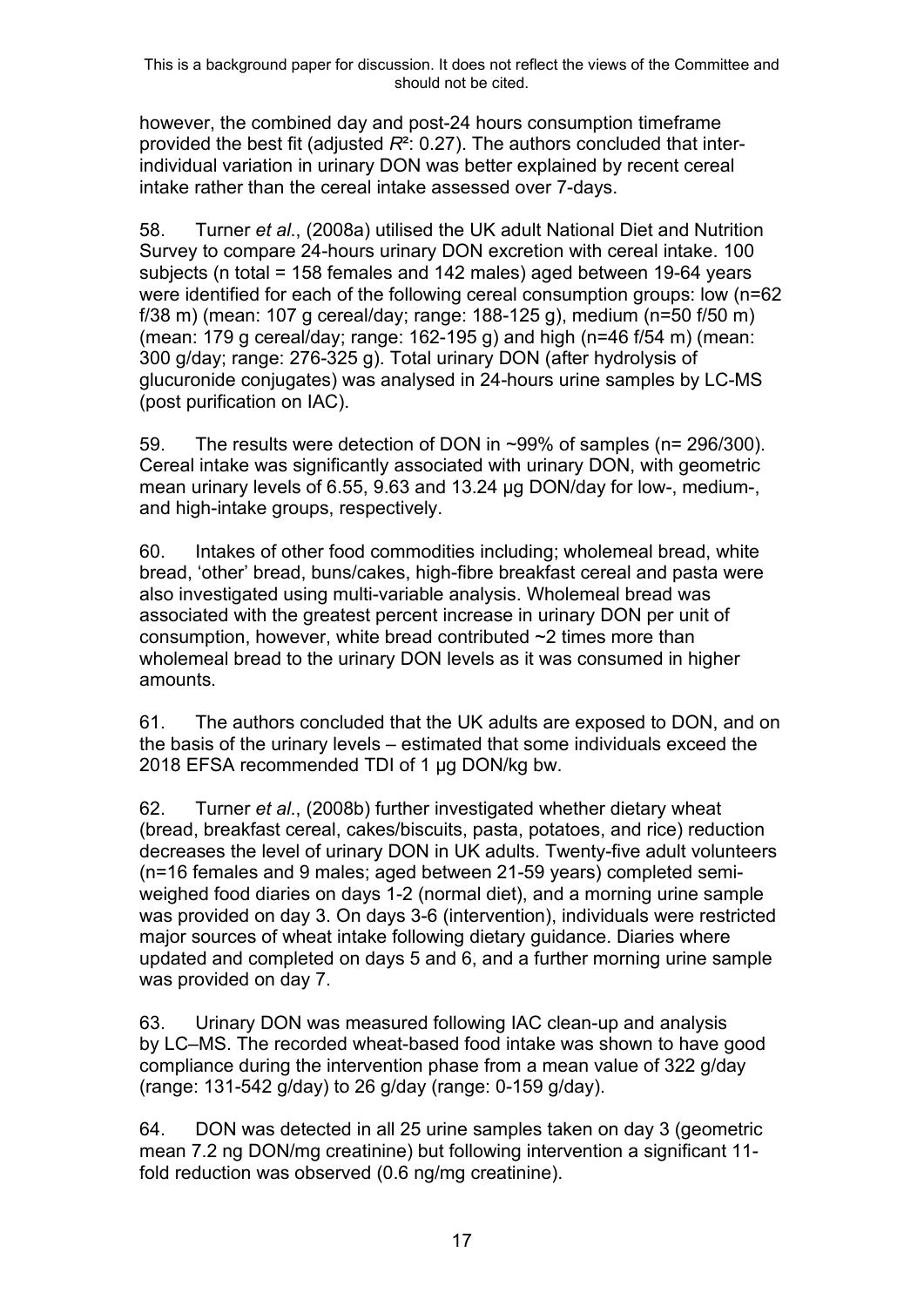65. Papageorgiou *et al*., (2018a) assessed urinary DON concentrations in 40 children (n= 20 females and 20 males; aged 3–9 years) and 39 adolescents (n= 20 females and 19 males; aged 10–17 years) in the UK (Hull, East Yorkshire). Morning urine samples were collected over two consecutive days and analysed for free DON, DON-glucuronides, DOM-1, and total DON. Analyses was carried *via* HPLC-MS/MS.

66. Total DON was detected in the urine of >95% of children and adolescents on both days, with mean concentrations of ~42 and 21 ng total DON/mg creatinine, respectively. Female children had the greatest DON levels on both days (214 and 219 ng/mg creatinine on days 1 and 2, respectively). Free DON and DON-glucuronides were detected in the majority of urine samples, whereas DOM-1 was not present in any sample (LOQ: >0.50 ng/mL urine).

67. The mean estimated dietary intake of DON was 1, 1.5, and 2 µg/kg bw/day, based on the estimated urine volume of 1, 1.5 and 2 mL/kg bw/h, respectively. For adolescents, the estimated dietary intake was 0.5, 0.6 and 1 µg/kg bw/day, based on the estimated urine volume of 0.5, 0.75, 1 mL kg bw/h, respectively. The highest food commodity that correlated to the observed urinary DON level was bread, with a mean consumption of 101 and 95 g/day in children and adolescents, respectively. Estimation of dietary DON exposure suggested that 33–63% of children (n=15-25/40) and 5–46% (n=2- 18/39) of adolescents exceeded current TDI for DON.

68. Papageorgiou *et al*., (2018b) characterised urinary DON concentrations and its metabolites in 20 elderly individuals (n= 10 females and 10 males; aged ≥65 years) living in Hull, East Yorkshire, UK. Morning urinary specimens were collected over two consecutive days together with food records to assess dietary intake over a 24 hour-period prior to each urinary collection. Free DON, total DON (sum of free DON and DON-glucuronide) and DOM-1 were analysed using a validated LC-MS/MS methodology.

69. Total DON above the limit of quantification 0.25 ng/mL was detected in the urine from 90% of elderly men and women on both days. The mean total DON concentrations for elderly males were ~22 and 28 ng/mg creatinine on days 1 and 2, respectively. As for elderly females the total DON concentrations was  $\sim$ 22 and  $\sim$ 15 ng/mg creatinine on days 1 and 2, respectively. Free DON and DON-glucuronide were detected in 60-70% and 90% of total urine samples, respectively. DOM-1 was absent from all samples (LOQ: 0.50 ng/mL).

70. The estimated mean dietary intake of DON was 0.43 µg/kg bw/day (range: 0-2.33) with 10% exceeding the TDI for DON. The highest food commodity that correlated to the observed urinary DON level was bread, with a mean consumption of 101 g/d, however, the authors recognise that larger studies are required to investigate DON exposure in the elderly from different regions of the UK.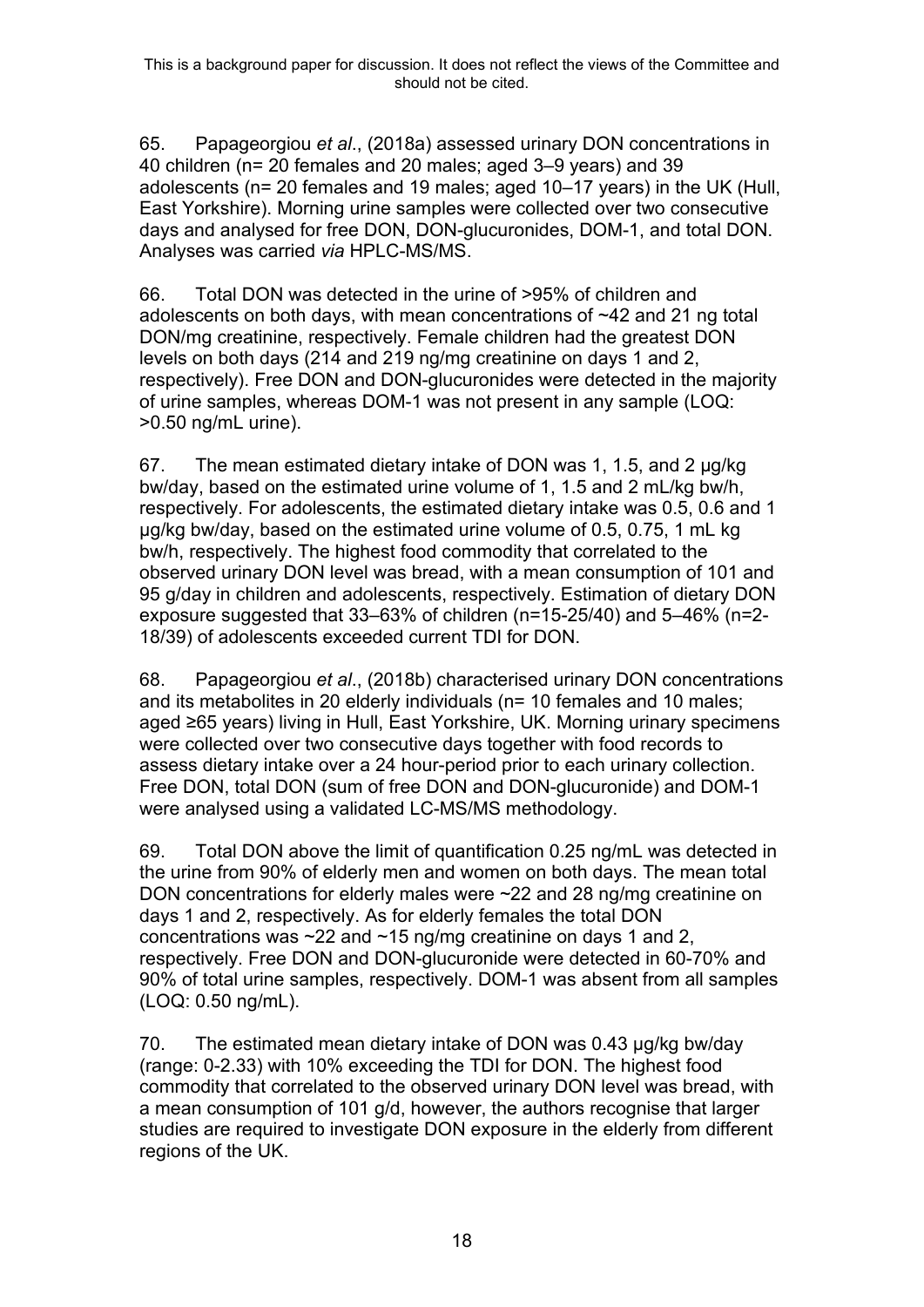71. Wells *et al*., (2017) determined the levels of total DON and DOM-1 in urine samples using LC-MS from UK vegetarians from Hull, East Yorkshire, UK. Morning urine samples were collected over two consecutive days from 32 vegetarians (n=21 females and 11 males) and 31 non-vegetarian (n=15 females and 16 males) UK adult volunteers. The associated food consumption 24-hours prior to the sample collection was recorded.

72. Statistically significant differences between the weight of the two groups were observed. The mean weight of the female and male vegetarians was ~67 and ~73 kg, respectively. On the other hand, the weight of the female and male non-vegetarians was ~73 and ~91 kg, respectively. Urinary DOM-1 was not present on either day for both test groups.

73. Urinary DON was observed to be present in 100% of both female and male samples (n=31) for both days. The mean levels of DON in nonvegetarian group on day 1 and 2 were 3.05 and 2.98 ng free DON/mg creatinine, respectively. Most adults were within the TDI of DON (1 µg/kg bw/day; EFSA, 2018).

74. Urinary DON was present in 81% of vegetarian female samples (n=17) and increased to ~91% on day 2 (n=19). Urinary DON was present in ~78% (n=7) of vegetarian males on both days. The mean levels of DON in the vegetarian group on day 1 and 2 were 6.69 and 3.42 ng free DON/mg creatinine, respectively. These levels equate to up to 32% of UK vegetarians exceeding the recommended TDI.

75. Wells *et al*., (2016) determined the levels of total DON (free DON and DON-glucuronide) and DOM-1 in urine samples from pregnant human from Hull, East Yorkshire, UK by using LC-MS. Morning urine samples were collected over two consecutive days from 42 white Caucasian females (aged between 20-38 years; the majority of which were in the second trimester of pregnancy (n=23), others were in the first (n=2) or final trimester (n=17)) Food consumption was also recorded for the 24-hours prior to sample collection.

76. Free DON and DON-glucuronide were detected in most of the urine samples on day 1 at ~88% (n=37/42) and on day 2 at ~84% (n=35/42), whereas DOM-1 was not detected in any samples (limit of detection (LOD); 0.25 ng/mL). Of the seven food categories, bread provided the largest contributor to the daily food intake, followed by pasta, then baked goods. The only significant correlation was found between total SON on day 1 with baked goods (defined as sweet biscuits excluding fine bakery wares such as croissants and cakes).

77. Spearman's rho non-parametric test for correlation was utilised; results showed that levels of DON did not differ significantly between day 1 and day 2 urine samples, with mean values of 29.7 and 28.7 ng/mL urine, respectively. The identified limitations included: small sample size, portion sizes and only collecting the first morning urine sample.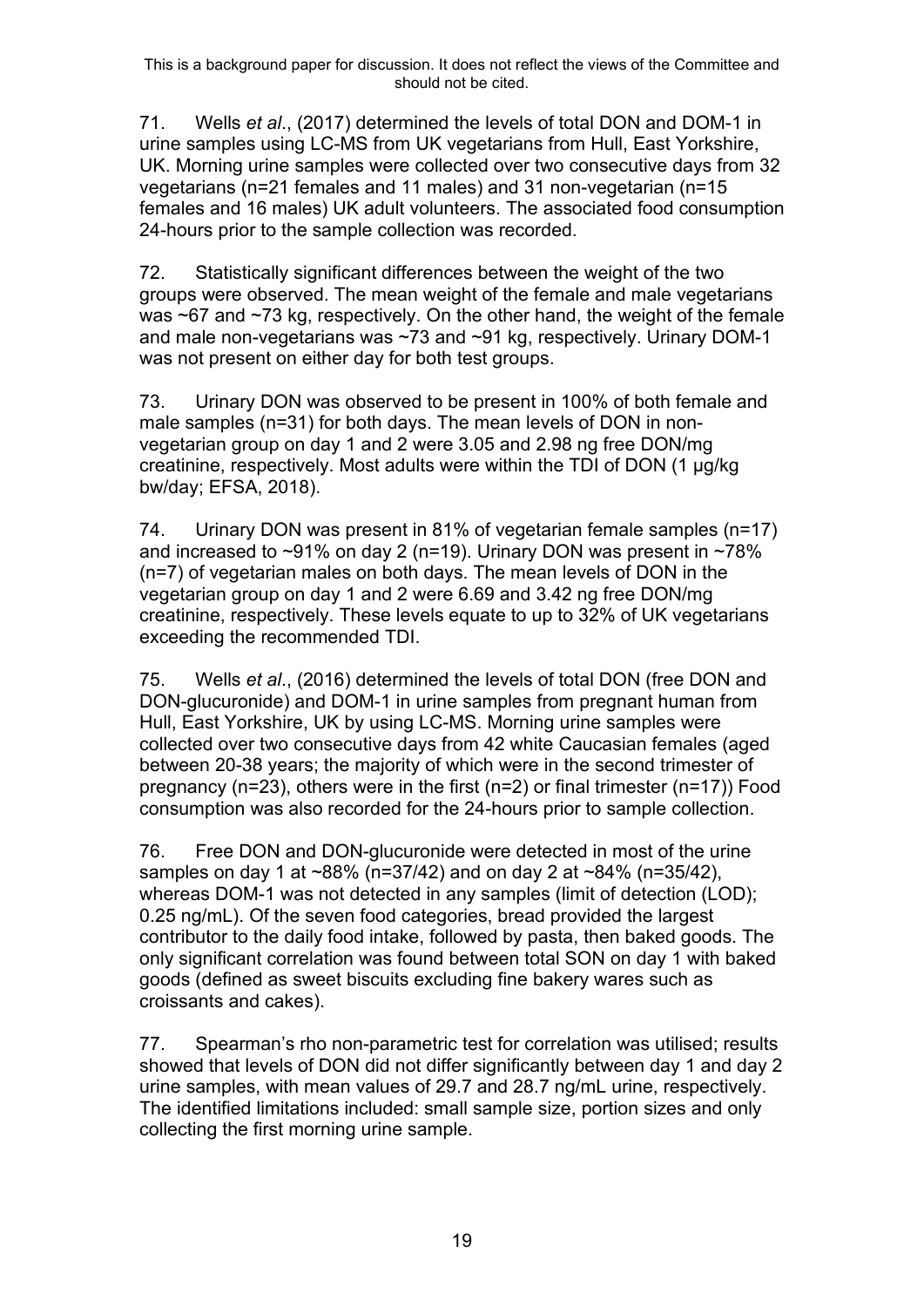78. The authors concluded that  $50<sup>th</sup>$  percentile (of tested volunteers) were within acceptable and safe limits. It was also recommended that an appropriate information program given by physicians (which considers the potential mycotoxin transfer to foetus) should be collated to help orient the dietary habits of UK pregnant women.

79. Hepworth *et al*., (2012) determined DON exposure in 85 pregnant women from Bradford, UK whom where having elective caesarean sections (aged 21-44 years, n= 29 were of South Asian origin, n=53 was classified non-South Asian and n=3 could not be classified). Obtained urine samples were from the last trimester of pregnancy. The total urinary DON (free DON and DON-glucuronide) and DOM-1 and were analysed by LC/MS. Food diaries were also collected.

80. The DON urinary biomarker was detected in all samples with a geometric mean of ~10 ng DON/mg creatinine (range: 0-5-~117 ng DON/mg creatinine). Women of South Asian descent were detected to have higher concentrations of the DON biomarker in their samples at ~15 ng/mg creatinine) compared to ~9 ng DON/mg creatinine in non-South Asians. The observed difference was believed to be correlated with higher white bread consumption by the South Asian group (mean intake: 154 g/day compared to 58 g/day in non-South Asian women). DOM-1 was not detected in any samples (LOQ: 0.06 ng/mL urine).

## *Multi-mycotoxin biomarker analyses*

81. At the time of review, one reference for multi-mycotoxins exposure assessment in the UK population using urinary biomarkers was identified.

82. Gratz *et al*., (2020) carried out a pilot survey on multi-mycotoxin exposure assessment in 21 UK children (n=9 females and 12 males; aged between 2-6 years) using urinary biomarkers. Spot urines (n=21) were analysed for the presence of six regulated mycotoxins DON, OTA, ZEN, T-2 toxin, HT-2 toxin and AFB1, and their important metabolites DOM-1, NIV, α-ZEN, β-ZEN and AFM1) using LC-MS/MS.

83. Urine samples were observed to contain mean levels of DON, NIV, OTA, and ZEN at 13, 0.36, 0.05, and 0.09 ng/mL, respectively. DON, ZEN, OTA, NIV, DOM-1, α-ZEN, β-ZEN, HT-2 and T-2 toxins was observed in 100% (n=21), 100% (n=21), 95% (n=20/21), 81% (n=17/21), 14% (n=3/21), 9% (n=2/21), 5% (n=1/21) and 5% (n=21), respectively. AFs were below the LOD of 0.003 ng.

84. Mean total dietary intakes were estimated for DON, ZEN and OTA these resulted in values of  $\approx$ 27, 2.2 and 1.39  $\mu$ g/day, respectively. This suggests that children were frequently exposure to levels exceeding the TDI for 52% of DON and 95% of OTA cases. Thus, the authors concluded that UK children are exposed to multiple mycotoxins through their habitual diet.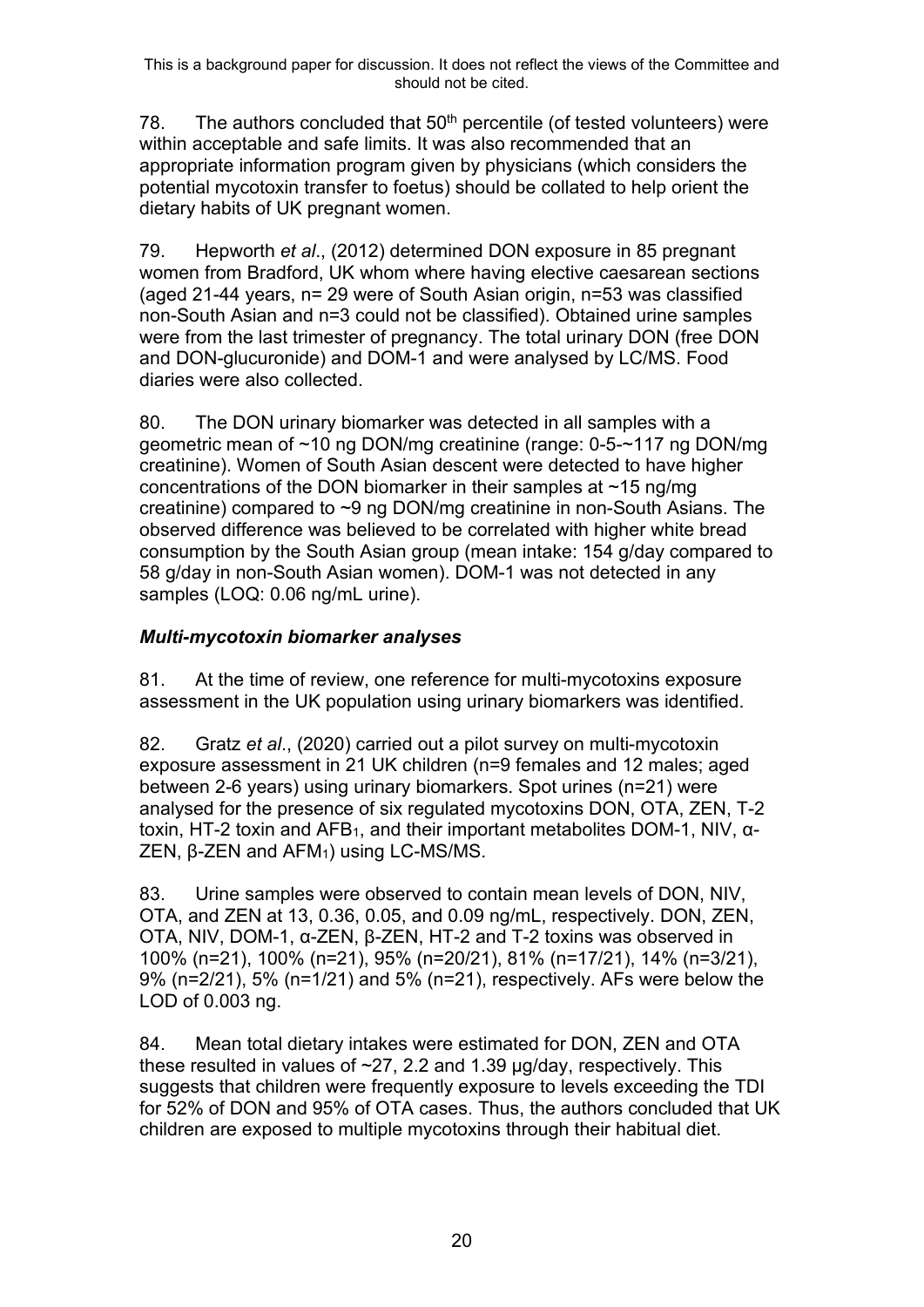### *Summary of UK specific mycotoxin biomonitoring*

85. To summarise, there is currently no UK Government led HBM programme for mycotoxins. Available literature seems to focus on estimating DON exposures from using total DON (free DON and DON-glucuronides) in urinary samples as biomarkers in the UK population. The presence of DOM-1, a metabolite that is formed by microbiota metabolism in urine is rarely reported suggesting that its it may not be a suitable an exposure biomarker for DON.

86. From the reviewed studies, a proportion of the UK population (adults, children, adolescents, pregnant women, elderly and vegetarians) the TDI for DON was exceeded.

87. At the time of review, only one report by Gratz *et al*., (2020) performed multi-mycotoxin biomarker analyses. In this pilot study, UK children (n=21) were estimated to frequently exceed the TDI for 52% of DON and 95% of OTA cases.

### **Further considerations**

88. As discussed in the introduction, the advancement and availability of detection techniques and equipment has progressed the development of biomarkers of exposure to some mycotoxins (FB<sub>1</sub> and DON). Understanding the toxicokinetics of mycotoxin metabolites and their availability in different biological samples (*e.g.* OTA has the potential to be transferred to breastmilk) and how they may correlate to the exposure still needs further investigation. Furthermore, there is a need for the development of biomarkers of exposure for the detection of masked mycotoxins.

89. There are also three main limitations associated with multi-biomarker monitoring (Marín *et al*., 2018):

- Biological fluids contain extremely low analyte concentrations following dietary exposure, as such sample preparation is crucial to obtain acceptable LODs;
- There is a great chemical diversity of analytes and makes this clean-up methodologies challenging (*e.g.* polar compounds like glucuronides);
- Careful optimisation needs to be carried out to overcome matrix effects and interfering matrix peaks, eluents, the chromatographic gradient, and the dilution factor;
- The co-elution of matrix components is said to have a negative influence the accuracy of quantitative methods through ion suppression or enhancement in the ion source and;
- In general, there is a lack of authentic reference standards and certified reference materials.

90. Marín *et al*., (2018) suggested a major research gap which is the potential concurrent exposure of mycotoxins with other environmental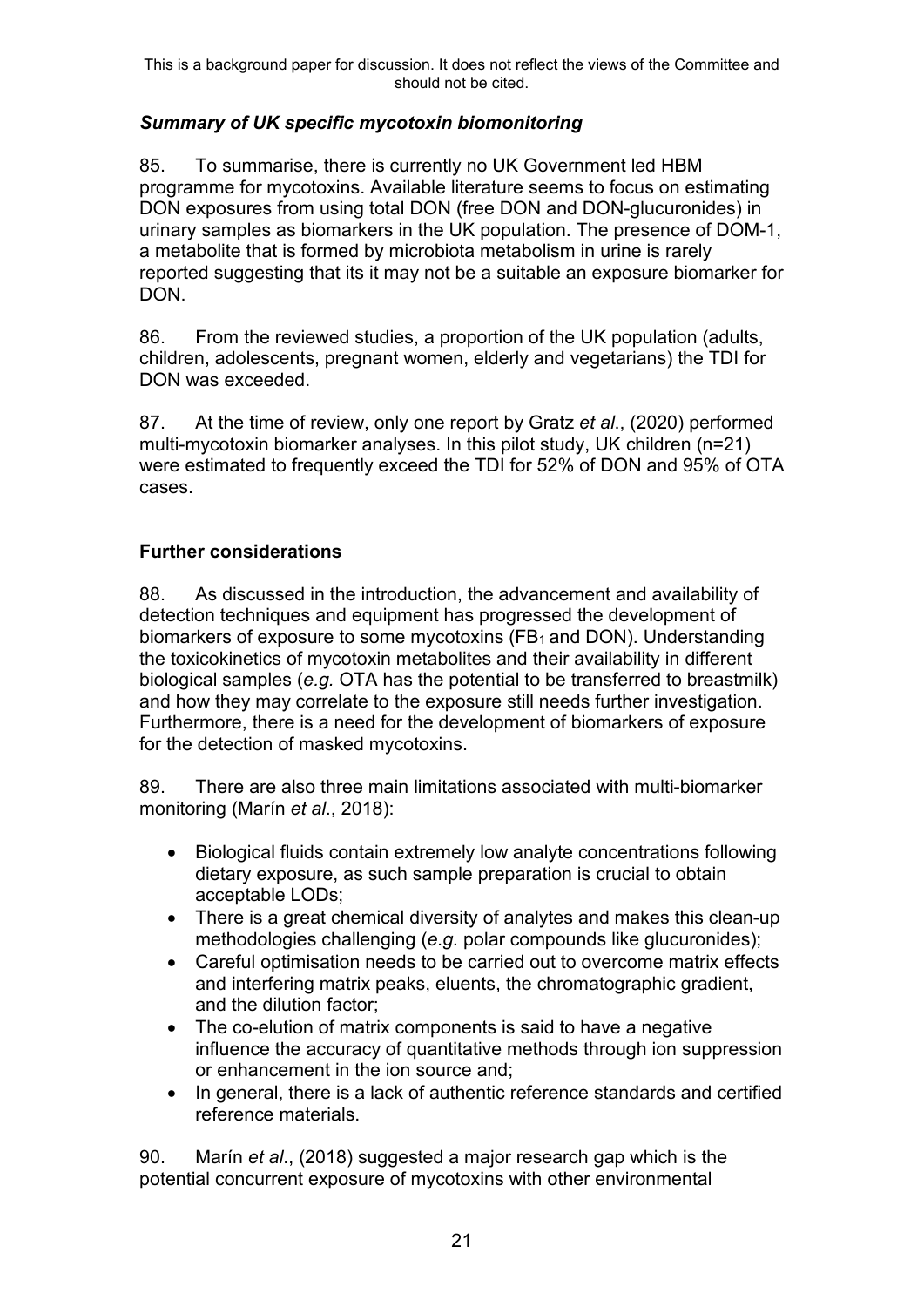chemicals that may exhibit some interactive activity and/or exert a biological function converging in the same molecular pathways.

## **Summary and conclusions**

91. A biomarker is a biological measure (of *e.g.* parent toxins, protein or DNA adducts, glucuronide conjugates measured in urine or plasma/serum) which is correlated with the quantity of xenobiotic ingested. The validation of biomarker requires demonstration of assay robustness, understanding between the correlation of intake and observed biomarker levels, and their stability in stored biological samples.

92. Urinary samples are typically utilised for estimating mycotoxin exposure and the main analytical methods employed to perform biomarker analyses are based on either chromatography (*e.g.* LC) or immunochemistry (*e.g.* ELISA). As for multi-biomarker analyses, LC-MS/MS systems are commonly utilised.

93. There are is a number of European HBM initiatives the main being COPHES/DEMOCOPHES, HELIX, HBM4U, however, there is currently no UK Government led HBM programme for mycotoxins.

94. Available literature seems to focus on estimating DON exposures in the UK population. From the reviewed studies, a proportion of the UK population (adults, children, adolescents, pregnant women, elderly and vegetarians) the TDI for DON was exceeded.

95. Limited data was found for UK multi-mycotoxin biomarker studies. One pilot study in UK children (n=21) by Gratz *et al*., (2020) observed exceedances in the TDI for 52% of DON and 95% of OTA cases.

**96.** Further considerations should be kept in mind including the processes involved in validation of biomarkers, the further need for development of biomarkers for masked mycotoxins and the limitations/challenges associated with multi-biomarker analysis.

**Secretariat September 2020**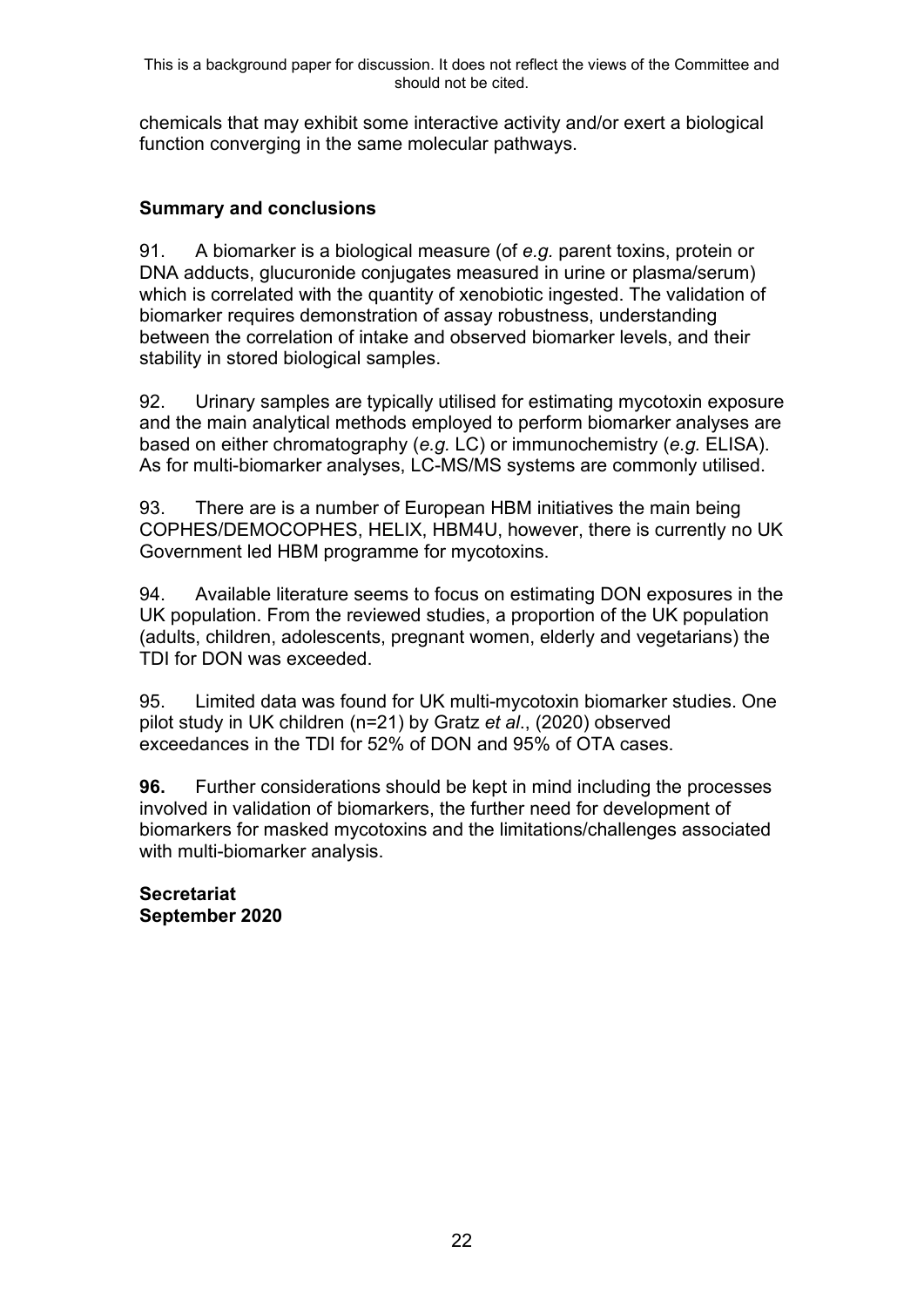# **Abbreviations**

| 15-AcDON          | 15-acetyldeoxynivalenol                                                                     |
|-------------------|---------------------------------------------------------------------------------------------|
| 3-AcDON           | 3-acetyldeoxynivalenol                                                                      |
| <b>AFs</b>        | Aflatoxins                                                                                  |
| <b>AOP</b>        | Adverse outcome pathway                                                                     |
| <b>BiB</b>        | <b>Born in Bradford</b>                                                                     |
| <b>CIT</b>        | Citrinin                                                                                    |
| <b>COPHES</b>     | Consortium to Perform Human Biomonitoring on a<br>European Scale                            |
| <b>COT</b>        | Committee on Toxicity of Chemicals in Food, Consumer<br><b>Products and the Environment</b> |
| <b>CPA</b>        | Cyclopiazonic acid                                                                          |
| <b>DAS</b>        | 4,15-diacetoxyscirpenol                                                                     |
| <b>DALY</b>       | Disability-adjusted life year                                                               |
| Defra             |                                                                                             |
|                   | Department for Environment, Food and Rural Affairs                                          |
| <b>DEMOCOPHES</b> | Trial phase (Demo) Consortium to Perform Human                                              |
|                   | Biomonitoring on a European Scale                                                           |
| <b>DNA</b>        | Deoxyribonucleic acid                                                                       |
| DOM-1             | De-epoxy deoxynivalenol                                                                     |
| <b>DON</b>        | Deoxynivalenol                                                                              |
| <b>EFSA</b>       | <b>European Food Safety Authority</b>                                                       |
| <b>ELISA</b>      | Enzyme-linked immunosorbent assay                                                           |
| EU                | <b>European Union</b>                                                                       |
| FB <sub>1</sub>   | <b>Fumonisin B1</b>                                                                         |
| FB <sub>2</sub>   | <b>Fumonisin B2</b>                                                                         |
| <b>FSA</b>        | <b>Food Standards Agency</b>                                                                |
| <b>FUM</b>        | <b>Fumonisins</b>                                                                           |
| Fus-X             | Fusarenon-X                                                                                 |
| <b>HBGV</b>       | Health-based guidance value                                                                 |
| <b>HBM</b>        | Human biomonitoring                                                                         |
| HBM4EU            | European Union Human Biomonitoring                                                          |
| <b>HELIX</b>      | Human Early-Life Exposome                                                                   |
| <b>HPLC</b>       | High-performance liquid chromatography                                                      |
| <b>HRMS</b>       | High-resolution mass spectrometry                                                           |
| <b>HSE</b>        | <b>Health and Safety Executive</b>                                                          |
| <b>IAC</b>        | Immune-affinity column                                                                      |
| <b>IPCheM</b>     | Information Platform for Chemical Monitoring                                                |
| <b>LC</b>         | Liquid chromatography                                                                       |
| LC-MS/MS          | Liquid chromatography with tandem mass spectroscopy                                         |
| <b>LOD</b>        | Limit of detection                                                                          |
| <b>LOQ</b>        | Limit of quantification                                                                     |
| MoA               | Mode of Action                                                                              |
| <b>MON</b>        | Moniliformin                                                                                |
| <b>NEO</b>        | Neosolaniol                                                                                 |
| <b>NIV</b>        | <b>Nivalenol</b>                                                                            |
| <b>OTA</b>        | Ochratoxin A                                                                                |
| <b>PAT</b>        | Patulin                                                                                     |
| <b>PHE</b>        | <b>Public Health England</b>                                                                |
| <b>STC</b>        | Sterigmatocystin                                                                            |
|                   |                                                                                             |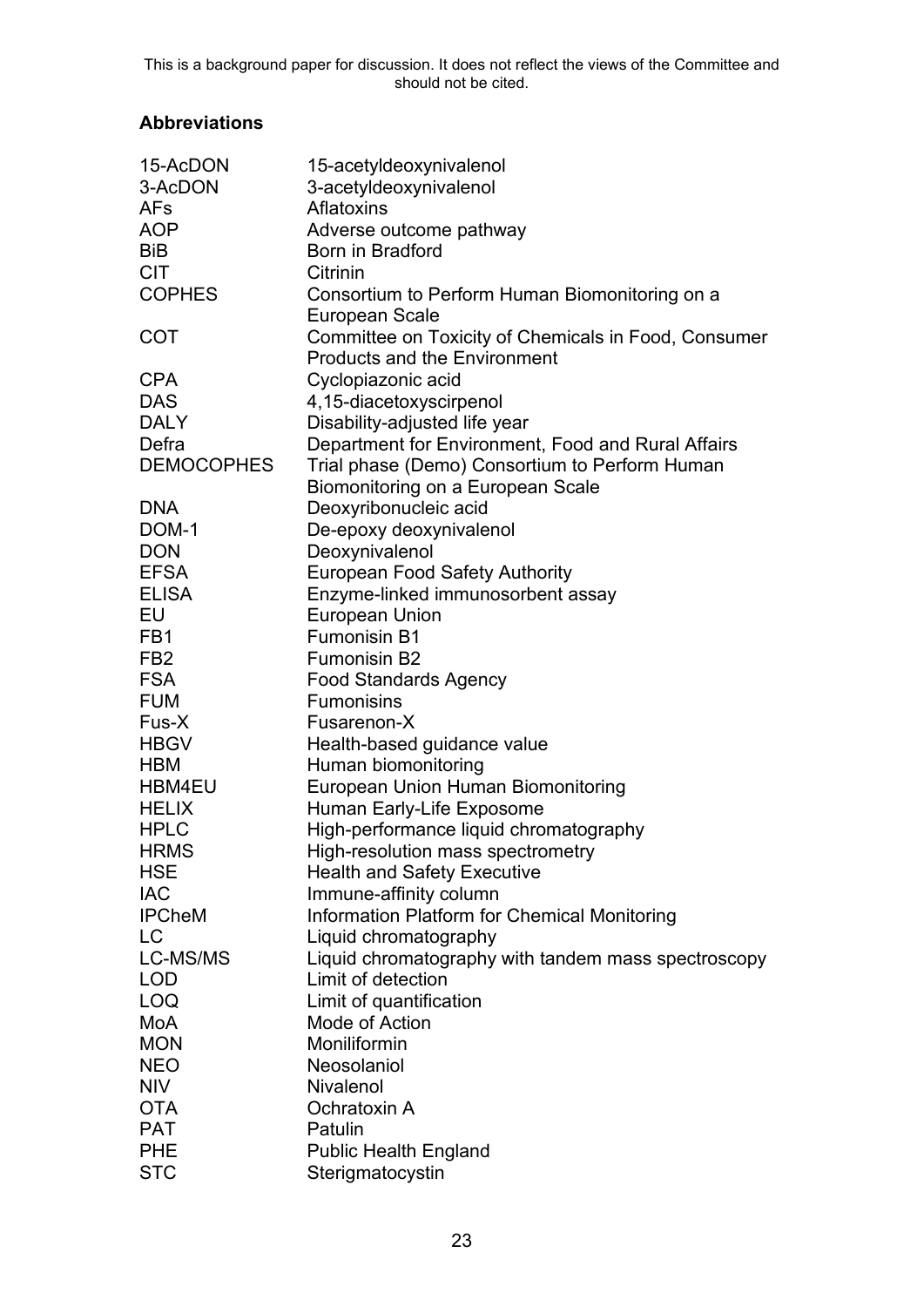| SOP   | Standard operating procedure |
|-------|------------------------------|
| TDI   | Tolerable daily intake       |
| UK    | United Kingdom               |
| ZEN   | Zearalenone                  |
| α-ZEN | $\alpha$ -zearalenone        |
| β-ZEN | $\beta$ -zearalenone         |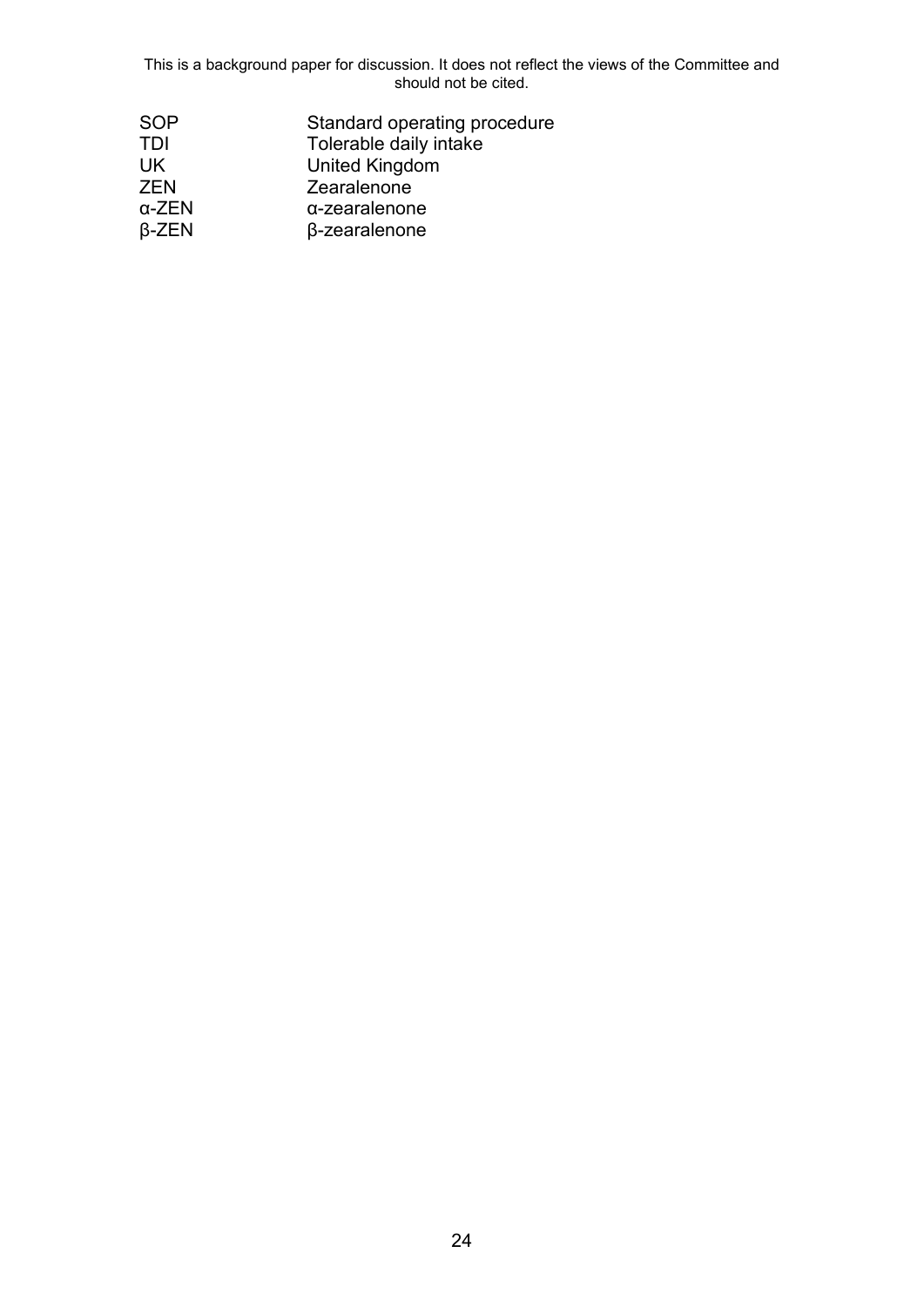### **References**

- Assunção, R., Martins, C., Viegas, S., Viegas, C., Jakobsen, L., Pires, S. and Alvito, P. (2018). Climate change and the health impact of aflatoxins exposure in Portugal – an overview. Food Additives and Contaminants Part A 35, pp. 1610-1621.
- Alvito, P., Silva, M. J., Viegas, S. (2019) Scoping document (2nd round of prioritization) Prioritized substance group: Mycotoxins. Available at: [https://www.hbm4eu.eu/wp-content/uploads/2019/03/HBM4EU\\_Scoping-](https://www.hbm4eu.eu/wp-content/uploads/2019/03/HBM4EU_Scoping-Document_Mycotoxins_v1.0.pdf)[Document\\_Mycotoxins\\_v1.0.pdf.](https://www.hbm4eu.eu/wp-content/uploads/2019/03/HBM4EU_Scoping-Document_Mycotoxins_v1.0.pdf) Accessed: 31/07/2020.
- Arce-López, B., Lizarraga, E., Vettorazzi, A., González-Peñas, E. (2020) Human biomonitoring of mycotoxins in blood, plasma and serum in recent Years: A review. Toxins 12, 147.
- BIOMIN. (2020a) BIOMIN Mycotoxin Survey Q1 2020 Results. Available at: [https://www.biomin.net/science-hub/biomin-mycotoxin-survey-q1-2020](https://www.biomin.net/science-hub/biomin-mycotoxin-survey-q1-2020-results/) [results/.](https://www.biomin.net/science-hub/biomin-mycotoxin-survey-q1-2020-results/) Accessed: 03/08/2020.
- BIOMIN. (2020b) BIOMIN World Mycotoxin Survey the Global Threat January March 2020. Available at: [https://www.biomin.net/downloads/get-the-full](https://www.biomin.net/downloads/get-the-full-q1-2020-biomin-mycotoxin-survey-results/)[q1-2020-biomin-mycotoxin-survey-results/.](https://www.biomin.net/downloads/get-the-full-q1-2020-biomin-mycotoxin-survey-results/) Accessed: 03/08/2020.
- EFSA. (2017) Scientific opinion on the risk to human and animal health related to the presence of deoxynivalenol and its acetylated and modified forms in food and feed. Available at: [https://www.efsa.europa.eu/en/efsajournal/pub/4718.](https://www.efsa.europa.eu/en/efsajournal/pub/4718) Accessed: 26/08/2020.
- EFSA. (2018) Appropriateness to set a group health-based guidance value for fumonisins and their modified forms. Available at: [https://www.efsa.europa.eu/it/efsajournal/pub/5172.](https://www.efsa.europa.eu/it/efsajournal/pub/5172) Accessed: 26/08/2020.
- Gilbert, J., Brereton, P., MacDonald, S. (2001) Assessment of dietary exposure to ochratoxin A in the UK using duplicate diet approach and analysis of urine and plasma samples. Food Additives and Contaminants 18, pp. 1088-1093.
- Gratz, S. W., Currie, V., Duncan, G., Jackson, D. (2020) Multimycotoxin exposure assessment in UK children using urinary biomarkers – A pilot survey. Journal of Agricultural and Food Chemistry 68, pp. 351-357.
- Hepworth, S. J., Hardie, L. J., Fraser, L. K., Burley, V. J., Mijal, R. S., Wild, C. P., Azad, R., Mckinney, P. A., Turner, P. C. (2012) Deoxynivalenol exposure assessment in a cohort of pregnant women from Bradford, UK, Food Additives &Contaminants: Part A 29, pp. 269-276.
- HSE. (2019) UK Biomonitoring Network. Available at: [https://www.hsl.gov.uk/online-ordering/analytical-services-and](https://www.hsl.gov.uk/online-ordering/analytical-services-and-assays/biological-monitoring/uk-biomonitoring-network)[assays/biological-monitoring/uk-biomonitoring-network.](https://www.hsl.gov.uk/online-ordering/analytical-services-and-assays/biological-monitoring/uk-biomonitoring-network) Accessed: 03/08/2020.
- Marín, S., Cano-Sancho, G., Sanchis, V., Ramos, A.J. (2018) The role of mycotoxins in the human exposome: Application of mycotoxin biomarkers in exposome-health studies. Food & Chemical Toxicology 121, pp.504– 518.
- Mayeux, R. (2004) Biomarkers: Potential uses and limitations. The American Society for Experimental NeuroTherapeutics, Inc 1, pp. 182-188.
- Nielsen, J. K., Vikstrom, A. C., Turner, P., Knudsen, L. E. (2011) Deoxynivalenol transport across the human placental barrier. Food and Chemical Toxicology 49, pp. 2046-2052.
- Ougier, E., Lecoq, P., Rousselle, C., Ormsby, J-N. (2018) Second list of HBM4EU priority substances and Chemical Substance Group Leaders for 2019-2021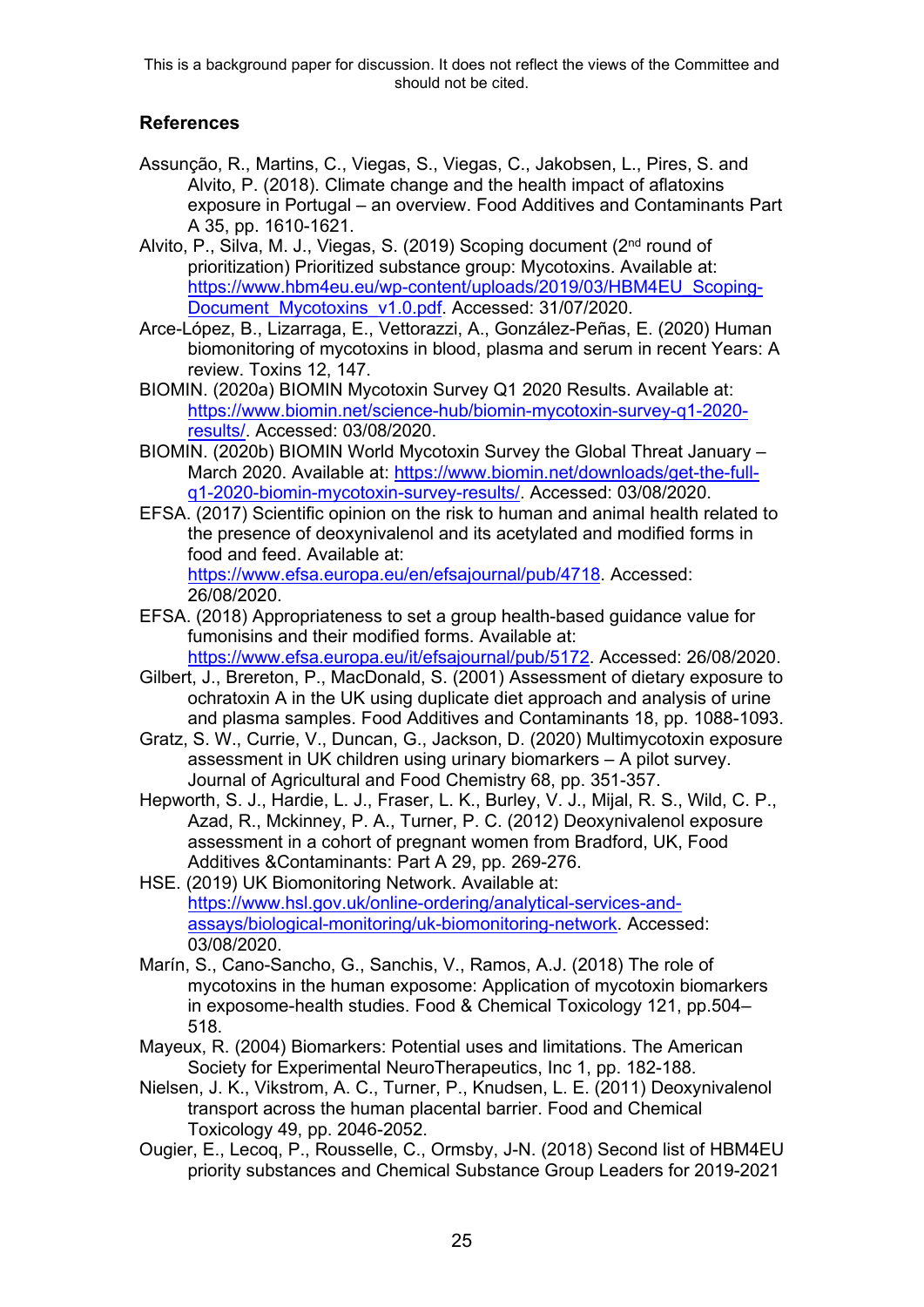Deliverable Report D 4.5 WP 4 - Prioritisation and input to the Annual Work Plan. Available at: [https://www.hbm4eu.eu/wp](https://www.hbm4eu.eu/wp-content/uploads/2018/09/Deliverable-4.5-Second-list-of-HBM4EU-priority-substances-and-Chemical-Substance-Group-Leaders-for-2019-2021.pdf)[content/uploads/2018/09/Deliverable-4.5-Second-list-of-HBM4EU-priority](https://www.hbm4eu.eu/wp-content/uploads/2018/09/Deliverable-4.5-Second-list-of-HBM4EU-priority-substances-and-Chemical-Substance-Group-Leaders-for-2019-2021.pdf)[substances-and-Chemical-Substance-Group-Leaders-for-2019-2021.pdf.](https://www.hbm4eu.eu/wp-content/uploads/2018/09/Deliverable-4.5-Second-list-of-HBM4EU-priority-substances-and-Chemical-Substance-Group-Leaders-for-2019-2021.pdf) Accessed: 30/07/2020.

Papageorgiou, M., Wells, L., Williams, C., White, K., De Santis, B., Liu, Y., Debegnach, F., Miano, B., Moretti, G., Greetham, S., Brera, C., Atkin, S. L., Hardie, L. J., Sathyapalan, T. (2018a) Assessment of urinary deoxynivalenol biomarkes in UK children and adolescents. Toxins 10, 50.

- Papageorgiou, M., Wells, L., Williams, C., White, K. L. M., De Santis, B., Liu, Debegnach, F., Miano, B., Moretti, G., Greentham, S., Brera, C., Atkin, S. L., Hardie, L. J., Sathyapalan, T. (2018b) Occurrence of deoxynivalenol in an elderly cohort in the UK: a biomonitoring approach. Food Additives & Contaminants: Part A 35, pp. 2032-2044.
- Peng, Z., Chen, L., Nüssler, A. K., Liu, L., Yang, W. (2016) Current sights for mechanisms of deoxynivalenol‐induced hepatotoxicity and prospective views for future scientific research: A mini review. Journal of Applied Toxicology 7, 5 (abstract only).
- Schoeters, G., Lange, R., Laguzzi, F., Kadikis, N., Wasowicz, W., Santonen, Mahiout, S., Rudnai, P., Katsonouri-Sazeides, A., Alvito, P., Silva, M. J., Viegas, S., Andersen, R., Berman, T. (2019) Scoping documents for the second round priority substances Deliverable Report D4.6 WP4 - Prioritisation and input to the Annual Work Plan. Available at: [https://www.hbm4eu.eu/wp-](https://www.hbm4eu.eu/wp-content/uploads/2017/03/HBM4EU_D4.6_Scoping_Documents_2nd_priority_substances_v2.0.pdf)

[content/uploads/2017/03/HBM4EU\\_D4.6\\_Scoping\\_Documents\\_2nd\\_priorit](https://www.hbm4eu.eu/wp-content/uploads/2017/03/HBM4EU_D4.6_Scoping_Documents_2nd_priority_substances_v2.0.pdf) [y\\_substances\\_v2.0.pdf.](https://www.hbm4eu.eu/wp-content/uploads/2017/03/HBM4EU_D4.6_Scoping_Documents_2nd_priority_substances_v2.0.pdf) Accessed: 31/07/2020.

- Sundheim, L., Lillegaard, I. T., Fæste, C. K., Brantsæter, A-L., Brodal, G., Eriksen, G. S. (2017) Deoxynivalenol Exposure in Norway, Risk Assessments for Different Human Age Groups. Toxins, 9(2), 46.
- Turner, P. C., Rothwell, J. A., White, K. L. M., Gong, Y., Cade, J. E., Wild, C. P. (2008a) Urinary deoxynivalenol is correlated with cereal intake in individuals from the United Kingdom. Environmental Health Perspectives 116, pp. 21-25.
- Turner, P. C., Burley, V. J., Rothwell, J. A., White, K. L. M., Cade, J. E., Wild, C. P. (2008b) Dietary wheat reduction decreases the level of urinary deoxynivalenol in UK adults. Journal of Exposure Science and Environmental Epidemiology 18, pp. 392-399.
- Turner, P. C., Taylor, E. F., White, K. L. M., Cade, J. E., Wild, C. P. (2009) A comparison of 24 h urinary deoxynivalenol with recent v. average cereal consumption for UK adults. British Journal of Nutrition 102, pp. 1276-1279.
- Turner, P. C., White, K. L. M., Burley, V. J., Hopton, R. P., Rajendram, A., Fisher, J., Cade, J. E., Wild, C. P. (2010) A comparison of deoxynivalenol intake and urinary deoxynivalenol in UK adults. Biomarkers 15, pp. 553-562.
- Turner, P. C., Hopton, R. P., White, K. L. M., Fisher, J., Cade, J. E., Wild, C. P. (2011) Assessment of deoxynivalenol metabolite profiles in UK adults. Food and Chemical Toxicology 49, pp. 132-135.
- UK Parliament. (2019) Toxic Chemicals in Everyday Life: Government Response to the Committee's Twentieth Report of Session 2017–19. Available at: [https://publications.parliament.uk/pa/cm201919/cmselect/cmenvaud/160/16](https://publications.parliament.uk/pa/cm201919/cmselect/cmenvaud/160/16002.htm) [002.htm.](https://publications.parliament.uk/pa/cm201919/cmselect/cmenvaud/160/16002.htm) Accessed: 03/08/2020.
- Warth, B., Favero, G. D., Wiesenerger, G., Puntscher, H., Woelflingseder, L., Fruhmann, P., Sarkanj, B., Krska, R., Schuhmacher, R., Adam, G. and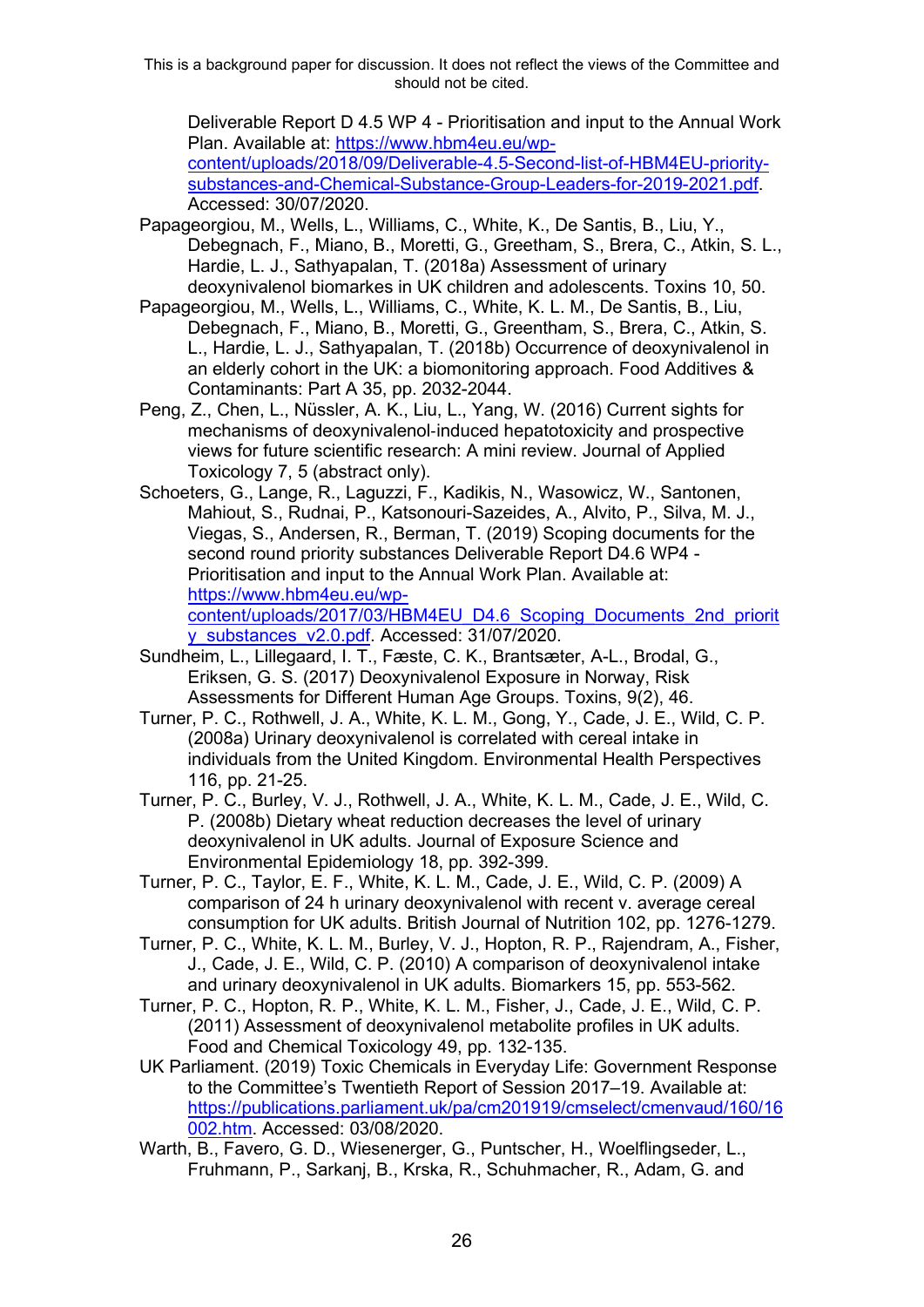Marko, D. (2016) Identification of a novel human deoxynivalenol metabolite enhancing proliferation of intestinal and urinary bladder cells. Scientific Reports, 33854.

- Wells, L., Hardie, L., Williams, C., White, K., Liu, Y., De Santis, B., Debegnach, F., Morettim G., Greetham, S., Brera, C., Rigby, A., Atkin, S., Sathyapalan, T. (2016) Determination of deoxynivalenol in the urine of pregnant women in the UK. Toxins 8, 306.
- Wells., L., Hardie, L., Williams, C., White, K., Liu, Y., De Santis, B., Debegnach, F., Moretti, G., Greetham, S., Brera, C., Papageorgiou, M., Thatcher, N. J., Rigby, A., Atkin, S. L., Sathyapalan, T. (2017) Deoxynivalenol biomarkers in urine of UK vegetarians. Toxins 9, 196.
- Wright, J., Small, N., Raynor, P., Tuffnell, D., Bhopal, R., Cameron, N., Fairley, Lawlor, D. A., Parslow, R., Petherick, E. S., Pickett, K. E., Waiblinger, D., West, J. (2013) Cohort profile: The Born in Bradford multi-ethnic family cohort study. International Journal of Epidemiology 42, pp. 978-991.
- Wu, F., Groopman, J. D. and Pestka, J. J. (2014) Public health impacts of foodborne mycotoxins. Annual Review of Food Science and Technology 5, pp. 351-372.
- Yang, T., Chew, R. (2019) Born in Bradford Research that changes a city. Available at: [https://borninbradford.nhs.uk/wp](https://borninbradford.nhs.uk/wp-content/uploads/BIB_Supplement_Magazine_2019_Web.pdf)[content/uploads/BIB\\_Supplement\\_Magazine\\_2019\\_Web.pdf.](https://borninbradford.nhs.uk/wp-content/uploads/BIB_Supplement_Magazine_2019_Web.pdf) Accessed: 06/08/2020.
- Yu, M., Chen, L., Peng, Z., Nüssler, A. K., Wu, Q., Liu, L., Yang. W. (2017) Mechanism of deoxynivalenol effects on the reproductive system and fetus malformation: Current status and future challenges. Toxicology in Vitro, 41, pp. 150-158.